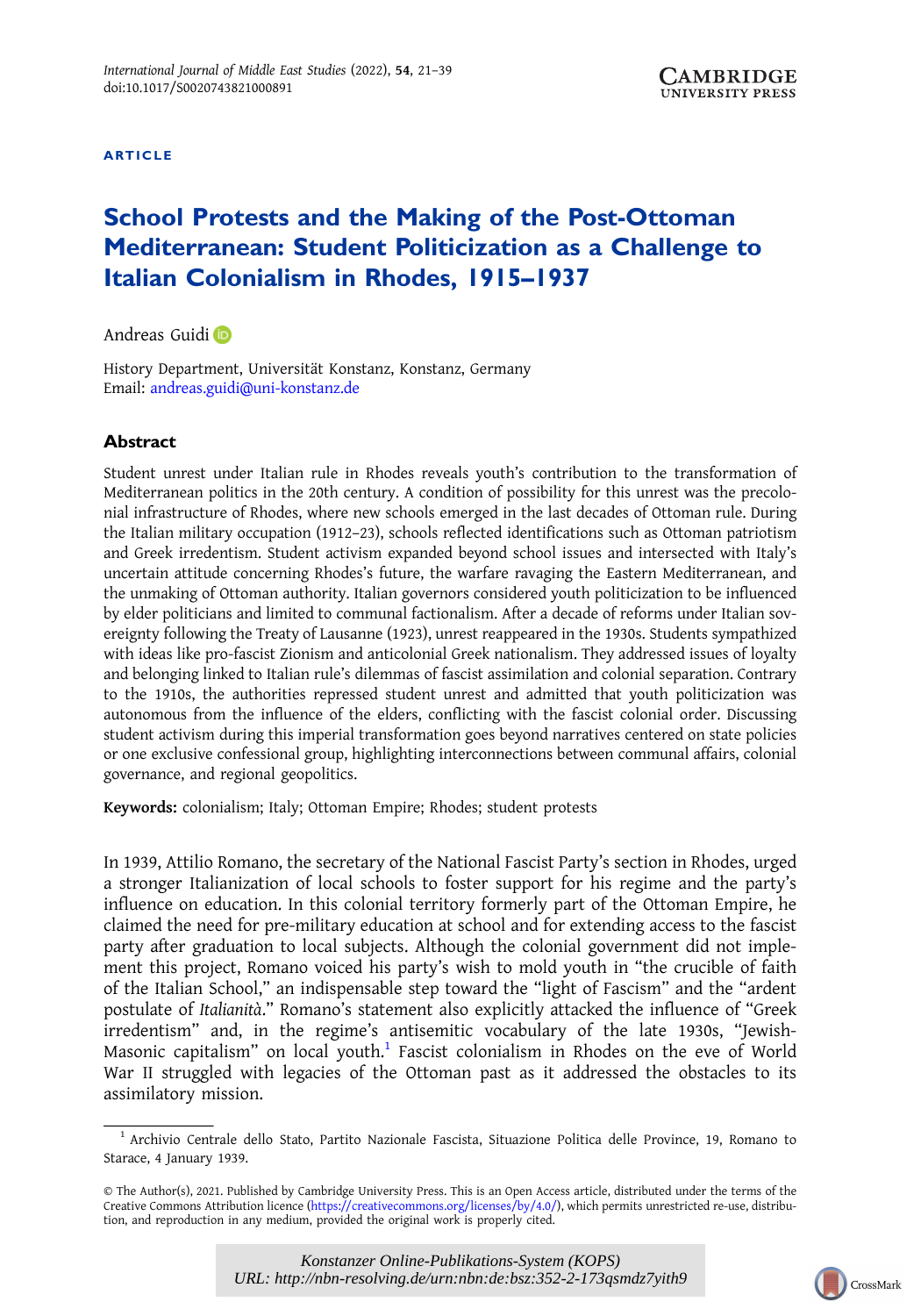Schools and students were not mere targets of Italian rule in Rhodes. Based on late Ottoman school infrastructure and its later transformation by fascist colonialism, male students elaborated original protests at school charged with a broader political meaning. They developed territorial visions and challenged the authorities by displaying alternative yet not always antagonist identifications with regard to fascism. As David Pomfret argued for the Southeast Asian context, colonialism produced a "crystallisation of new understandings of the social and political agency of 'youth."<sup>2</sup> Young students in Rhodes acted not simply as "legitimate witnesses" of a post-Ottoman Mediterranean in flux, they contributed to shaping it.<sup>3</sup> Sarah Maza recently invited historians to highlight young persons' agency not as a field in itself, but as a "point of entry into another issue," namely to understand what "children make adults do."<sup>4</sup> Indeed, school unrest in Rhodes mattered because changes in educational and governmental strategies originated as a response to their actions.

Romano's vision of fascist assimilation belongs to the last turn of Italy's rule in this corner of the Mediterranean before World War II. Almost thirty years earlier, in 1912, Italian troops had occupied Rhodes and other Aegean islands during the Italo-Ottoman War, a conflict in which the main targets were the North African territories of Tripolitania and Cyrenaica. After a decade of military occupation, the Treaty of Lausanne (1923) recognized Italian sovereignty over a territory known as the Dodecanese. The negotiations at Lausanne prepared the death blow for the Ottoman Empire, but this also was the first international conference at which Benito Mussolini's government represented Italy, since his fascist party had seized power in October 1922. From an Ottoman provincial capital, Rhodes became the center of fascist Italy's Possedimento delle Isole Italiane dell'Egeo (Possession of the Italian Aegean Islands). The term possedimento designated an ambivalent entity in between a province and a colony of the Kingdom of Italy. This choice reflected the unique cultural, racial, and juridical position of the Dodecanese in the Italian imperialist metageography: too far and different to be assimilated with metropolitan Italy, too "white" and "civilized" to be compared to African colonies.<sup>5</sup>

This position had concrete implications for how the local population would have to be socialized in educational institutions. Especially in the town of Rhodes, schools showcased the human and institutional diversity inherited from the Ottoman period.<sup>6</sup> Like many Ottoman towns, albeit in a remarkably balanced ratio, Rhodes hosted Muslims, Jews, and Orthodox, with a few dozen Catholic families. The town's demography stood out among other Dodecanese islands which, except for Kos, were almost exclusively inhabited by Greek-speaking Orthodox. Until the late 1930s, Rhodes preserved this diversity even in a period marked by the un-mixing of peoples in the Aegean, culminating in the exchange of populations between Greece and Turkey within the framework of the Lausanne treaty.<sup>7</sup> A 1922 census recorded 6,461 Muslim, 5,654 Orthodox, and 4,038 Jewish inhabitants.<sup>8</sup> Fourteen years later, another census based on citizenship also featured 4,081 Italian

 $^2$  David M. Pomfret, Youth and Empire: Trans-Colonial Childhoods in British and French Asia (Stanford, CA: Stanford

University Press, 2016), 209.<br><sup>3</sup> Nazan Maksudyan, *Ottoman Children and Youth during World War I* (Syracuse, NY: Syracuse University Press, 2019), 2.<br><sup>4</sup> Sarah Maza, "The Kids Aren't All Right: Historians and the Problem

no. 4 (2020): 1262–63. <sup>5</sup> Filippo M. Espinoza, "Fare gli Italiani dell'Egeo: Il Dodecaneso dall'Impero Ottomano all'impero del Fascismo" (Trento: 2017), 208–15; Valerie McGuire, Italy's Sea: Empire and Nation in the Mediterranean, 1895–1945 (Liverpool, UK: Liverpool University Press, 2020), 143–44. **6 In the following, Rhodes refers to the town**, not the homonymous island.

 $^7$  Renee Hirschon, ed., Crossing the Aegean: An Appraisal of the 1923 Compulsory Population Exchange between Greece and Turkey (New York: Berghahn Books, 2003).<br><sup>8</sup> Censimento della popolazione delle colonie italiane al 1 dicembre 1921 e rilevazione degli abitanti del Possedimento delle

Isole Egee al 20 agosto 1922 (Rome: Istituto Poligrafico dello Stato, 1930), 179.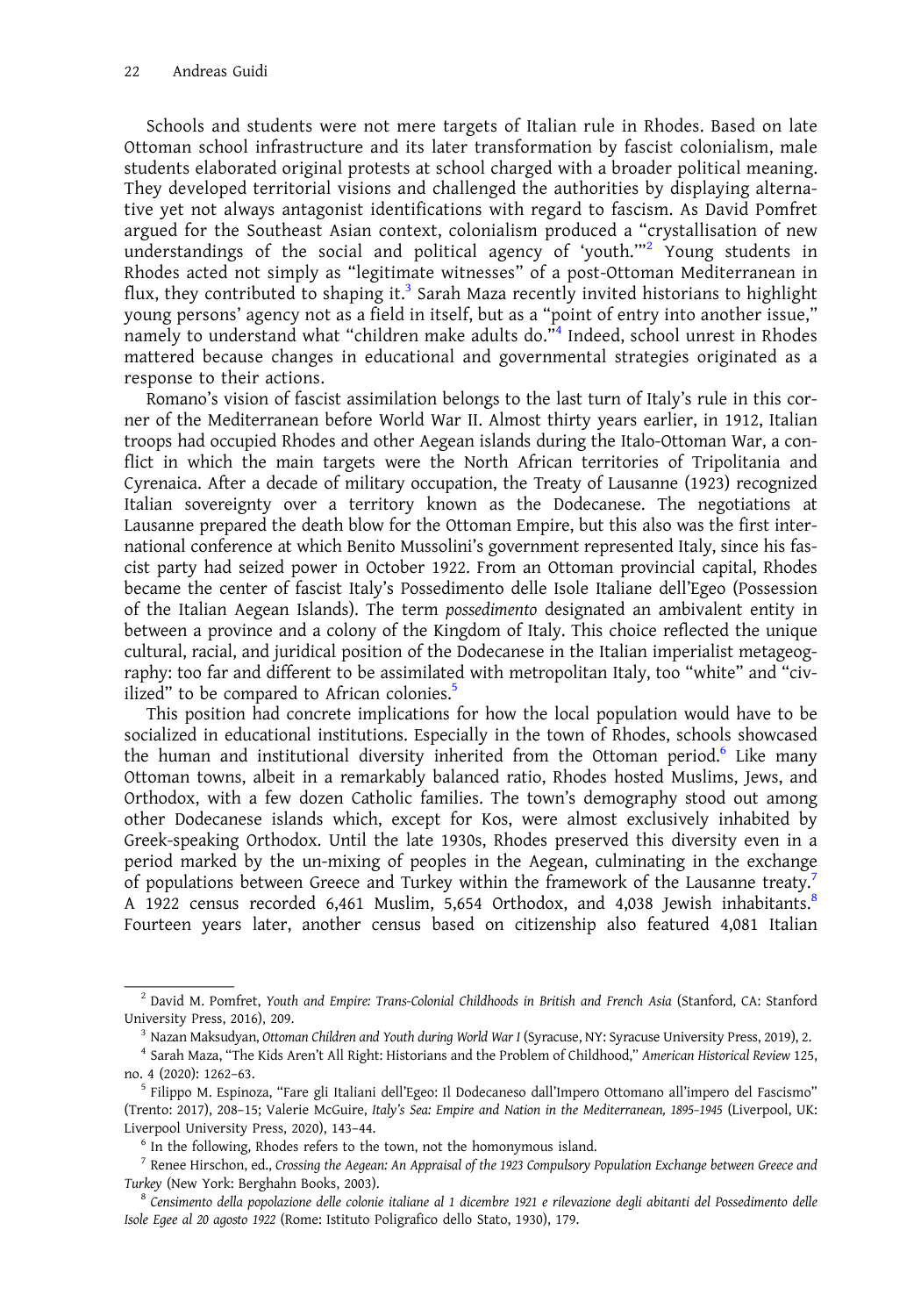"nationals" residing in Rhodes, mostly settlers from the Kingdom of Italy or former residents of Anatolia holding Italian citizenship.<sup>9</sup>

Beyond reflecting confessional diversity, schools, and especially secondary schools due to the higher cultural and social capital attached to them, were embedded in a changing political field. The first secondary schools had been founded during Ottoman rule, between 1883 and 1909. They were part of a dynamic provincial setting in which Ottoman state authorities, communal leaders, and foreign institutions concurred while expanding their visibility and influence. During the early years of Italian occupation, reforming these schools was not the priority of military governors. It was inconvenient to invest in infrastructure in the decade of warfare that redefined borders and polities throughout the Eastern Mediterranean and made the territorial future of the islands uncertain. This changed significantly after Lausanne. The first civil governor of the Dodecanese, Mario Lago (r. 1923–36), profoundly transformed local schools to consolidate Italian sovereignty. His strategy was based on two principles, applied to education and other domains as well: first, preserving Ottoman repertoires of governance based on religious difference by accommodating them to colonial rule; and second, hampering any foreign influence that might awake nationalist, anti-fascist, or anti-colonial sentiment among the population. In line with the evolution of the National Fascist Party and a tense international context, Lago's successor, Cesare Maria De Vecchi (r. 1936–40), championed a more aggressive style of governance. He introduced compulsory education until the age of eleven, reinforced the governor's direct control over schools, and imposed stricter criteria for personnel, administration, and curricula in non-state schools.<sup>10</sup> This was the context in which the fascist party claimed the need for assimilation in 1939.

In this article, I discuss Italian rule in Rhodes by decentering policies tackling an "education issue" and governors "experimenting" in a "laboratory," frequent tropes used in histories of colonialism. $11$  I place schools and students at the center of the narrative by examining their relationship with communal and state authorities. I argue that schools founded in Ottoman times, explored in the first section of this article, were a necessary precondition for the later politicization of male youth during the transformation from Ottoman to Italian rule. More specifically, unrest among students happened in two crucial moments during this transformation. In the 1910s, as my second section shows, school protests intersected with the end of Ottoman rule by addressing the Italian military occupation and the persisting uncertain sovereignties in the Aegean. In the third section, I move to the mid-1930s, when new protests gained ideological momentum as students positioned themselves in relation to fascism with statements and actions not tolerated by the authorities.

Students in Rhodes were not a cohesive group sharing durable visions. They acted ephemerally and in separate collectives of confessional belonging. Muslim students claimed a role as future leaders of their Ottoman fatherland during World War I, whereas Orthodox students called for the annexation of the Dodecanese by Greece during the Versailles peace negotiations.<sup>12</sup> More than a decade after the Ottoman demise and the stabilization of Italian sovereignty on the Dodecanese, in 1937, younger cohorts of Orthodox students from the same school claimed their Greekness and protested against fascist assimilation measures. Only one year earlier, their Jewish peers had advocated a synthesis of Zionism and fascism, which colonial authorities neither comprehended nor accepted. By including students of different confessions in a common narrative, the article highlights a general

<sup>&</sup>lt;sup>9</sup> VII censimento della popolazione. 21 aprile 1931-IX, vol. 5, Colonie e possedimenti (Rome: Failli, 1935), 128.<br><sup>10</sup> On De Vecchi's reforms: Luca Pignataro, Il Dodecaneso italiano, 1912-1947: De Vecchi, guerra e dopogue 50 (Chieti, Italy: Solfanelli, 2018), 172–92.<br><sup>11</sup> For a critique of the laboratory concept: Guillaume Lachenal, "Le médecin qui voulut être roi," Annales: Histoire,

Sciences Sociales 65, no. 1 (2010): 124–31.<br><sup>12</sup> This article uses the collective term Orthodox, instead of Greeks, for both the Ottoman and the Italian periods,

since this corresponds to the denominations used in most contemporary sources produced by state authorities in Rhodes. The Ottomans used the term Rum, whereas the Italians called them Ortodossi. However the article highlights explicit references to Greece made by students, as these were the political stakes of school protests discussed here.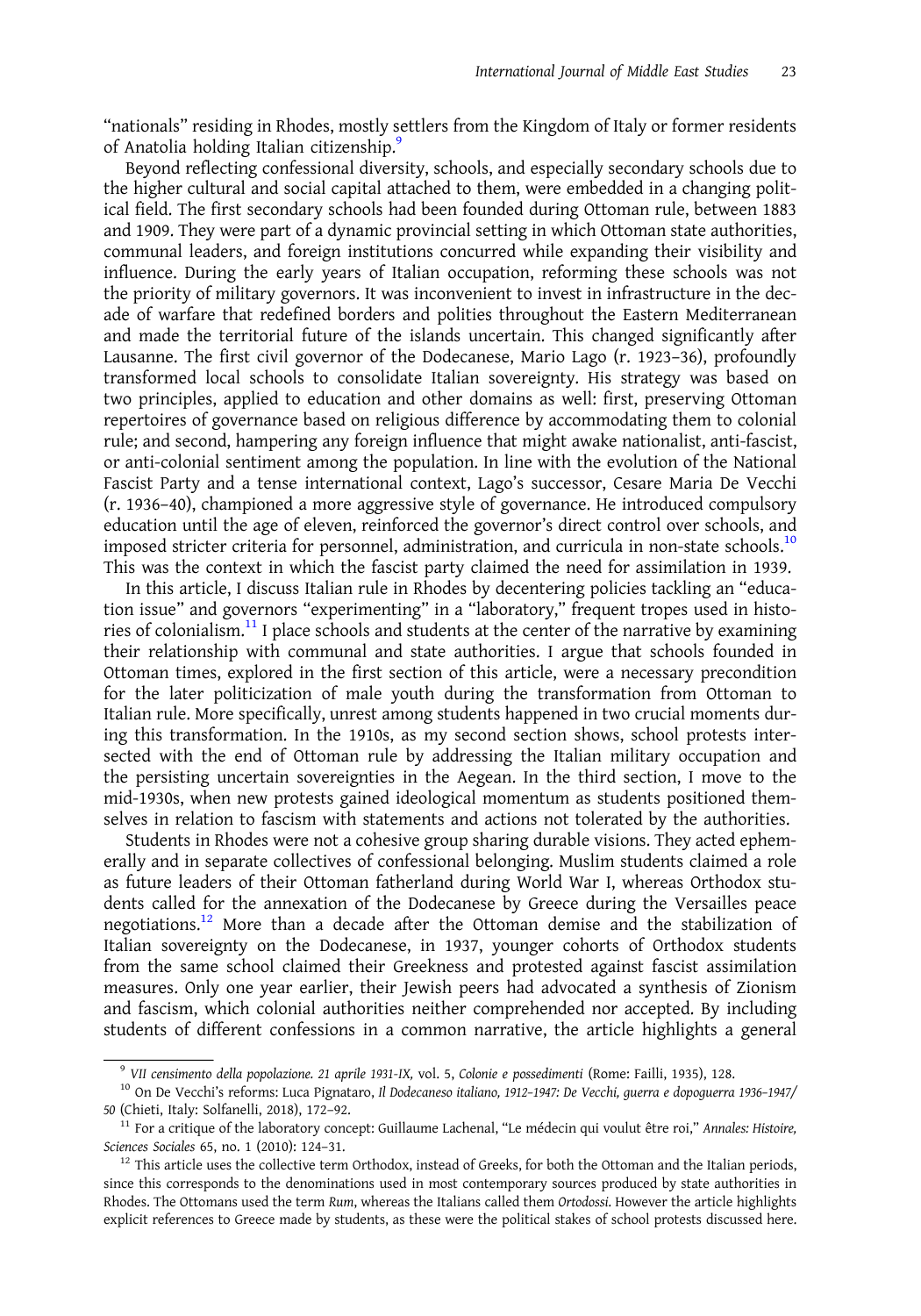change in youth politicization illustrated by consideration of the 1910s and the 1930s. Whereas in the earlier period colonial authorities saw school protests as manipulated by elders and a mere refraction of communal fragmentation, in the 1930s they admitted that students acted autonomously in the name of nationalisms that were not compatible with fascist colonialism.

School protests and youth politicization are a protean phenomenon in modern history, but World War I was a key moment in this regard. Away from the battlefront, the educational, the ideological, and the military fields converged, sparking a fire that radicalized students and former students even after the end of the war. Despite a recent opening toward transnationalism in the history of youth, the nexus between education, war and postwartime, and political mobilization still has a predominantly national frame. Historians have discussed a wide range of experiences related to state indoctrination and loyalty as well as resistance against the same.<sup>13</sup> Thus, Andrew Donson has shown how in the German Reich the hammering rhetoric of patriotic mobilization at school was effective, but later caused a polarization between pacifist socialism and an even harsher chauvinist right in 1917.<sup>14</sup> In the Ottoman context, Nazan Maksudyan has illustrated a general shift of education toward militarism and indoctrination at the war's outbreak, which affected (Turkish) Muslims and non-Muslims differently, leading to emotional support but also resistance.<sup>15</sup> After empires collapsed, as Dylan Baun has argued for interwar Mandate Lebanon, youth politics became an arena in which to mold the future nation.<sup>16</sup> In the post-Ottoman Mediterranean emerging from the war, national aspirations and imperial or colonial rule nourished recurring conflicts between authorities and students. Schools were a "touchstone for growing tensions," as the anti-colonial revolts in British Cyprus in 1931 and the 1950s demonstrate.<sup>17</sup> The protests in Rhodes were part of this broader trend. They started with everyday interactions between students, teachers, and headmasters but escalated as these interactions also addressed broader political issues, becoming a concern for the authorities.

The politicization discussed in this article resulted from the specific Ottoman legacy of each school combined with transnational ideological stimuli arriving in Rhodes from its surrounding Mediterranean environment. Youth became politicized when students mobilized slogans, took explicit stances addressing the ruling authorities, and appropriated the school as a space of political action. Students interpreted the unmaking of Ottoman rule as it intersected with the Italian occupation and with traveling ideologies that shaped the post-Ottoman Mediterranean. Although their actions were local, they engaged with political references from Ottoman patriotism to Greek irredentism, from Revisionist Zionism to Italian fascism. This was amplified by the pivotal importance that all these political forces attached to youth, aimed at disciplining and co-opting it. Exploring the setting of Rhodes therefore also reveals how youth appropriated political references beyond their respective centers, and how a colonial power reacted to the activism of its subjects.

Educational policies and changes in school infrastructure affected both male and female students, yet a detailed account of how this affected the relationship between genders is beyond the scope of this article and deserves a separate study. The sources related to episodes of unrest taken as a focus here mention only male students. This is evidence that the evolving intersection of schooling and politics was not gender-neutral, as it produced a new, cross-confessional profile of masculine student youth active in the public space.

<sup>&</sup>lt;sup>13</sup> Laura Lee Downs, "Éditorial: Vers une histoire transnationale des mouvements de jeunesse," Le Mouvement Social 267, no. 1 (2019): 3–8.<br><sup>14</sup> Andrew Donson, Youth in the Fatherless Land: War Pedagogy, Nationalism, and Authority in Germany, 1914–1918

<sup>(</sup>Cambridge, MA.: Harvard University Press, 2010), 221–22.<br><sup>15</sup> Maksudyan, Children, 80–90.<br><sup>16</sup> Dylan Baun, *Winning Lebanon: Youth Politics, Populism, and the Production of Sectarian Violence, 1920–1958* 

<sup>(</sup>Cambridge, UK: Cambridge University Press, 2020), 22-23.<br><sup>17</sup> Antigone Heraclidou, *Imperial Control in Cyprus: Education and Political Manipulation in the British Empire* (London: Bloomsbury, 2017), 3.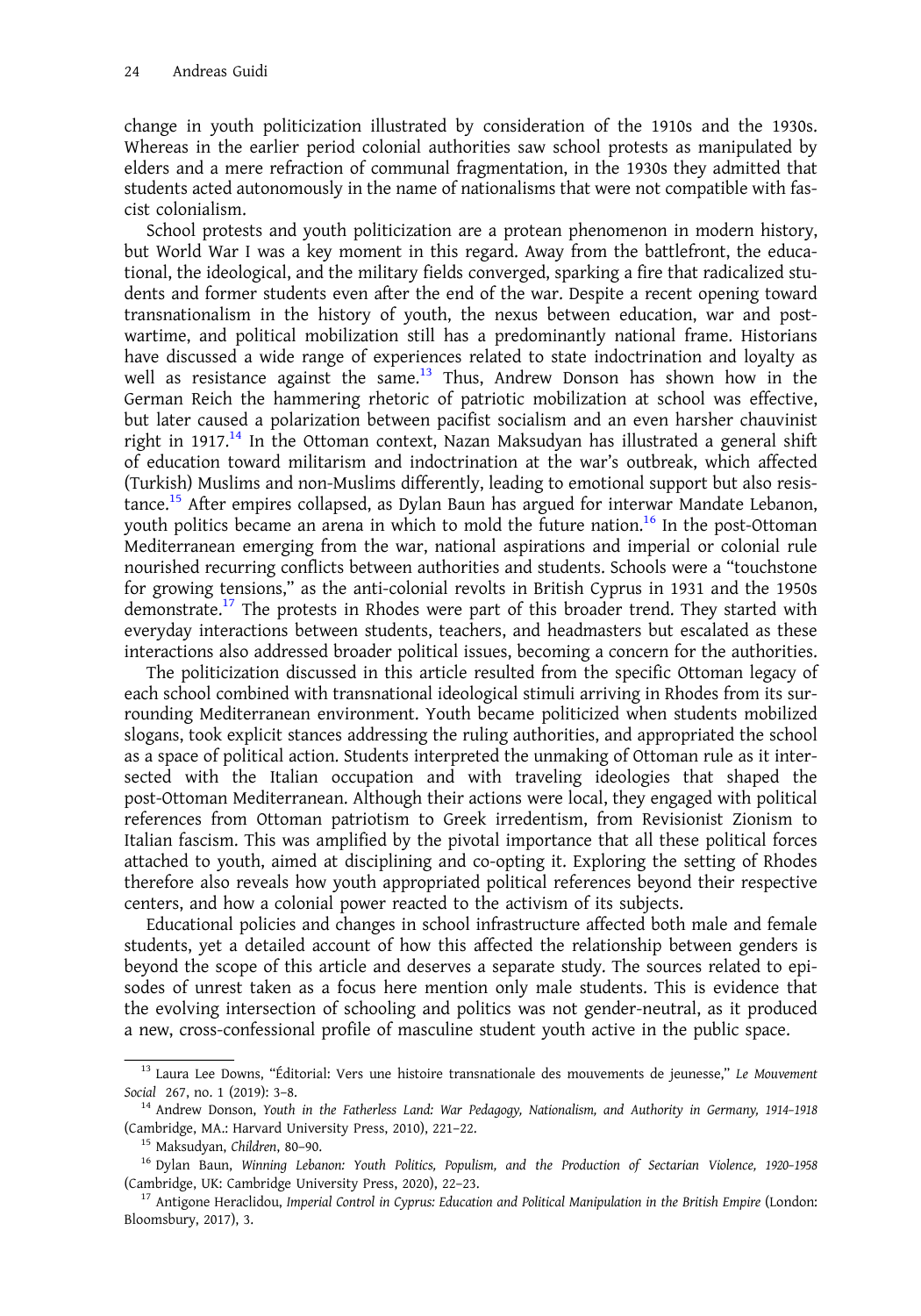School protests also allow us to reconsider political transformations from Ottoman to colonial rule beyond histories limited to either period or focusing upon one single community. By assigning the leading voice to local subjects and valuing the diversity of their intents, fascist colonialism in the Aegean appears under a new light as post-Ottoman history. For one thing, Italian rule interpreted the legacy of Ottoman school infrastructure by preserving an imperial mindset based on governing loyal confessional communities. For another, this mindset was challenged by students who aspired to political horizons larger than domesticated communities. Yet, beyond legacies and visions, the basic precondition to addressing colonialism as post-Ottoman history on Rhodes is to delve deeper into the local infrastructure before the beginning of Italian occupation.

#### Education, Authority, and Politics in a Late Ottoman Province

Only marginally addressed by studies on Italian rule in the Dodecanese, secondary schools founded in Rhodes before 1912 constituted a late Ottoman educational field in flux. As elsewhere, the Ottoman state high school—mekteb-i idadi, often mentioned in the documents simply as idadiye—was divided into a lower (ruşdiye) and a higher (the proper idadiye) section. The Public Educational Bill (Maarif-i Umumiye Nizamnamesi) of 1869 had foreseen the foundation of an idadiye in every town with more than 1000 households, later reframed to include every province hosting an army headquarters.<sup>18</sup> In 1884, the *idadiye* of Rhodes was among the first of this kind opened outside the imperial capital. This development also resulted from earlier efforts by the Ottoman intellectual Ahmed Midhat Efendi, who had been exiled to Rhodes in the 1870s for his proximity to members of the reformist circle known as the "Young Ottomans."<sup>19</sup> Unlike in other settings, the founding of the local idadiye was not a response to Western "encroachment," since no rival secondary schools existed in Rhodes town before it.<sup>20</sup> Rather, this was a sign of the Ottoman state's plan to standardize the educational infrastructure of its provinces and of how intellectuals based in these provinces could accelerate such innovations. The idadiye of Rhodes had a prominent location towering over the walled town, next to the medieval palace that had hosted the Knights Hospitaller before the arrival of the Ottomans and the Suleymaniye Mosque, built immediately after the conquest of 1522. Benjamin Fortna has argued that most Ottoman high schools were located far from the city center, as the government claimed a "break with the past" by redefining the foci of the empire's urban space.<sup>21</sup> In Rhodes, quite exceptionally, the *idadiye* placed reformed state education in the heart of the town's glorious history. The school was a nonboarding institution hosting approximately 150 male pupils. They were mainly Muslims, with a yearly average of 15 percent Jews.<sup>22</sup> Tuition fees applied from the fourth grade onward, although in the last years of Ottoman rule more than half of the pupils were exempted.<sup>23</sup>

Rigid discipline defined the relationship between the school authorities and the pupils at the idadiye. The attestations on discipline (tekdir ilanları) preserved in the Greek State Archives of Rhodes for the years 1905–8 inform us of the importance assigned by Sultan

<sup>&</sup>lt;sup>18</sup> Selçuk Aksin Somel, The Modernization of Public Education in the Ottoman Empire, 1839-1908: Islamization, Autocracy, and Discipline (Leiden: Brill, 2001), 117–18; Emine Evered, Empire and Education under the Ottomans: Politics, Reform and Resistance from the Tanzimat to the Young Turks (London: I. B. Tauris, 2012), 213.<br><sup>19</sup> Ali Fuat Örenç, Yakındönem tarihimizde Rodos ve Oniki Ada (Istanbul: Doğu Kütüphanesi, 2006), 277-79.<br><sup>20</sup> Benjamin C. Fortna, Imperia

Oxford University Press, 2002), 12.<br><sup>21</sup> Ibid., 140.<br><sup>22</sup> Salname-i Nezaret-i Maarif-i Umumiye (SNMU) (Dar el-Hilafe el-Aliye [Istanbul]): Matbaa-yi Amire, 1898), 994;<br>SNMU, 1899, 1096; SNMU, 1900, 1237; SNMU, 1901, 516.

 $^{23}$  Genika Archeia tou Kratous, Nomou Dodekanisos (hereafter GAK DOD), Othomaniko Archeio Aspris Thalassas/ Aigaio (hereafter OTH), B3, letter to the director of the idadiye, 21 December 1909; GAK DOD, OTH, 145, notes from 24 December 1911 and 20 March 1912.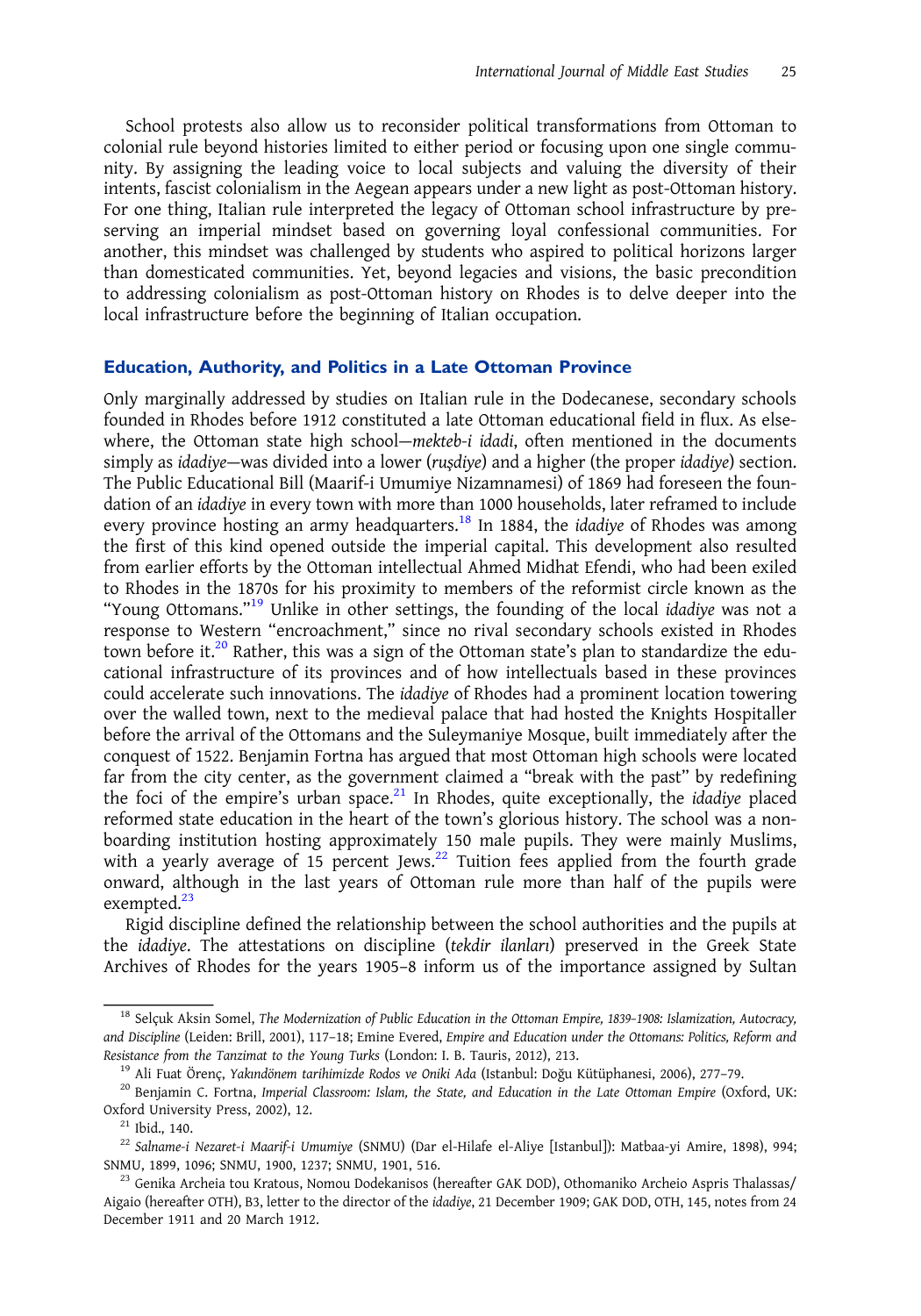Abdulhamid's autocracy to morality at school. $^{24}$  The students started their curriculum with fifty credits for "morals" (ahlak); credits were deducted after every infraction recorded in their personal files.<sup>25</sup> These documents, which describe frequent bullying and carrying of weapons, also contain fragments of the pupils' voices.<sup>26</sup> The "culprits" were asked to give their own accounts to investigating commissions of teachers, who collected notes through questions such as "Why did you run away [from school]?"; "Who was with you?"; and "Where did you walk around?"<sup>27</sup> Despite the asymmetry between them and the surveillance apparatus at school, students negotiated the reconstruction of events by adding their own versions. In this way, these male teenagers gathered first experiences as accountable individuals in front of disciplining authorities.

Most literature on Ottoman students focus on retrospective accounts by the elite and how schooling shaped future careers and political stances.<sup>28</sup> François Georgeon has argued that "questioning authority" along generational lines evolved into support for the Young Turk movement at the turn of the 20th century.<sup>29</sup> Although this assumption is relevant when discussing state politics from the center, there is scarce evidence that pupils in Rhodes were involved in the anti-authoritarian spirit that characterized students in larger Ottoman cities, especially in Istanbul. Nevertheless, a look at an Ottoman provincial town like Rhodes can reframe school life beyond a state-students relationship based on indoctrination and, as unintended results, "ideological bankruptcy" and organized dissent. $30$  Documents like the tekdir ilanları show a densification of disciplinary interactions that allowed students to become more aware of local authorities. This was a necessary precondition to feeling entitled to link school management with broader political issues, as the example of the school unrest in 1915 will demonstrate.

In 1889, a few years after the idadiye had been founded, Henry Ducci, a local British Catholic subject, made a donation for the opening of a francophone missionary school. The French consul coordinated the efforts between his government, which provided a subvention, and the order of Frères des Écoles Chrétiennes (which would take charge of teaching). $31$  The Frères boys school was the most confessionally diverse in Rhodes, and it was regarded as an elite institution. $32$  For this reason, school authorities built a harmonious relationship with the Ottoman administration. According to the school chronicle, governmental inspections increased after the proclamation of the Ottoman Constitution in 1908, propagating attachment to the state in line with the Young Turk movement. In 1910, the provincial governor (vali), whose son attended the school, told the students to "learn your mother tongue, whatever it is, then your father tongue, that is Turkish, and finally French, the universal language of civilized countries."<sup>33</sup> The acceptance of diversity coexisted with efforts to impose loyalty, an attitude that the Young Turks shared with the later Italian occupiers. As the Frères school director commented in 1912, the school was in a "quite delicate" position, since it could not "disown" the previous rulers who had "welcomed" it, nor the Italian

<sup>&</sup>lt;sup>24</sup> Somel, *Modernization*, 270.<br><sup>25</sup> Fortna, *Classroom*, 241.<br><sup>26</sup> GAK DOD, OTH, 25, report no. 1, 4 March 1906; appendix to report no. 1, 5 March 1906.<br><sup>27</sup> Ibid., appendix to report no. 3, 28 December 1905.<br><sup>28</sup> Benj (2001): 1–31; Michael Provence, The Last Ottoman Generation and the Making of the Modern Middle East (Cambridge, UK: Cambridge University Press, 2017), 10–18.<br><sup>29</sup> François Georgeon, "Les Jeunes Turcs étaient-ils jeunes? Sur le phénomène des générations, de l'Empire

Ottoman à la République turque," in Enfance et jeunesse dans le monde musulman, ed. François Georgeon and Klaus Kreiser (Paris: Maisonneuve & Larose, 2007), 165.<br><sup>30</sup> Somel, Modernization, 5.<br><sup>31</sup> Fratelli delle Scuole Cristiane, Archivio di Roma (hereafter FSC ROMA), 561.4, copy of contract dated 18 March

<sup>1899.</sup> For early correspondence involving the French consul, see FSC ROMA, 561.1.<br><sup>32</sup> Foteini Kladaki-Menemenli and Timotheos Ad. Freris, Apo tin ekpaideutiki istoria tis Rodou: 1889-1989 (Siros,

Greece: Dimos Rodion, 2002), 82.<br><sup>33</sup> FSC ROMA, 561.4, Chronicle of the Frères School, undated [autumn 1910].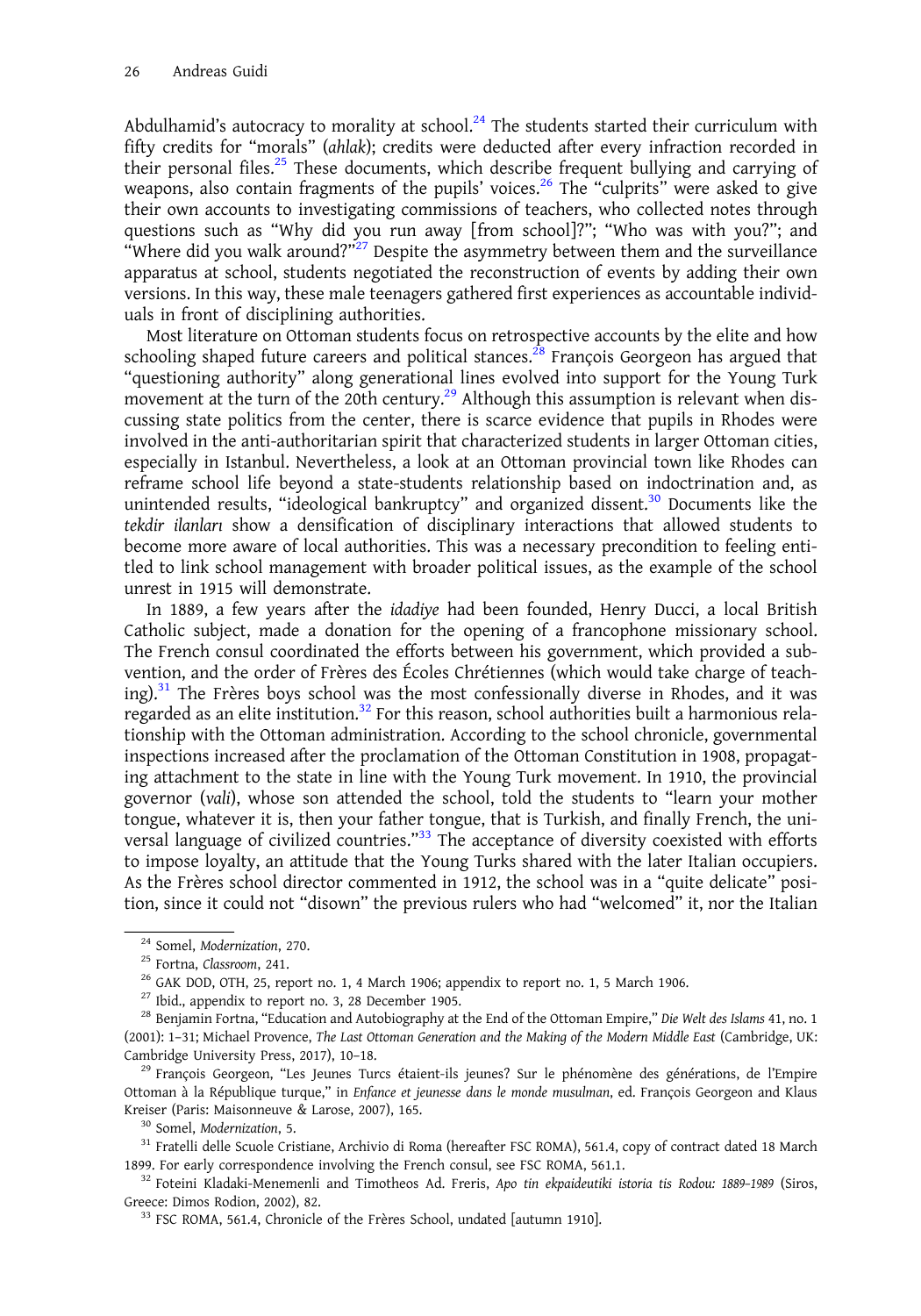"newcomers." Hence, the personnel "kept complete neutrality, preventing pupils from any reference to politics [toute allusion politique]."<sup>34</sup> Unfortunately, there is no available firsthand account describing the students' attitudes in those years. The school chronicle merely mentions that at the outbreak of the Balkan Wars "attention was more difficult to keep in class" as some students "dream[ed] of the old Byzantine Empire."<sup>35</sup> This is an ironic hint at the Great Idea (Megali Idea), the vision of Greek expansionism in the Aegean which, since its origins in the early 19th century, had been directly linked to possible Ottoman territorial losses at the center of the "Eastern Question." This form of irredentism was in fact rather dormant in Rhodes before the arrival of the Italians, but it would vehemently erupt a few years later, as will be shown below.

Another francophone school, run by the Alliance Israélite Universelle (AIU), was the first in Rhodes to offer full curricula for both boys and girls. Founded in 1902, the school represented a break with religious Talmud Torah schools. Like the idadiye, it was established through the initiative of a prominent intellectual. Avram Galante, a Jewish journalist, scholar, and expert on educational reforms, was a convinced supporter of an Ottoman patriotism that transcended religious differences. He had spent some time as teacher at the Rhodes idadiye around the turn of the 20th century.<sup>36</sup> Galante's initiative to found a modern school was supported by local notables, foreign donors such as Baron Rothschild, and the Alliance headquarters in Paris, which provided for programs and administration while also contributing to personnel salaries. Throughout the Mediterranean, the Alliance's activities had produced different reactions within Jewish communities, with frictions emerging especially in settings in which other educational reformist projects competed with it.<sup>37</sup> Moreover, these frictions could have a generational dimension. In Salonica, where the first school had been founded in 1873, a conflict soon arose between the "rabbinical autocracy" and the "rebellious youth." The latter staged acts of public disobedience against traditions such as shaving their beards and breaking the Shabbat to display support of the Alliance's modern education.<sup>38</sup> Contrary to such situations, in the first decade of its existence in Rhodes the Alliance school did not provoke significant communal strife.

Like the Frères school, the Alliance hosted regular visits by Ottoman authorities. In 1910, the provincial inspector of education exhorted the pupils to learn Turkish, which would open the possibility to "become deputies, governors or even ministers."<sup>39</sup> This went hand in hand with stronger state interference, since the pupils were obliged to sing new Ottoman patriotic songs introduced during the early constitutional regime.<sup>40</sup> Attempts by the Young Turks to bring nationalism into the schools reinforced the visibility of politics, a contrast with the Hamidian period. During the Italian military occupation, governors remained eager to display their authority and replaced the Ottoman officials who visited the Alliance school. In turn, the French consulate's support for both the Alliance and the Frères schools was a buffer with which neither the Ottomans before 1912 nor the Italians during the decade of military occupation wished to clash. This explains the teachers and pupils' neutrality not only vis-à-vis the changing authorities, but also concerning the state of war between the Italians and the Ottomans.

<sup>&</sup>lt;sup>34</sup> Ibid., undated [May–June 1912].<br><sup>35</sup> Ibid., 16–17 October 1912.<br><sup>36</sup> Cengiz Sisman, "Galante, Abraham (Avram)," in Encyclopedia of Jews in the Islamic World, ed. Norman A. Stillman (Leiden: Brill, 2010), [https://referenceworks.brillonline.com/entries/encyclopedia-of-jews-in-the-islamic-world/](https://referenceworks.brillonline.com/entries/encyclopedia-of-jews-in-the-islamic-world/galante-abraham-avram-COM_0008230?s.num=11) [galante-abraham-avram-COM\\_0008230?s.num=11](https://referenceworks.brillonline.com/entries/encyclopedia-of-jews-in-the-islamic-world/galante-abraham-avram-COM_0008230?s.num=11).<br><sup>37</sup> On the AIU schools, see Aron Rodrigue, French Jews, Turkish Jews: The Alliance Israélite Universelle and the Politics of

Jewish Schooling in Turkey 1860–1925 (Bloomington, IN: Indiana University Press, 1990), 47–70.<br><sup>38</sup> Rena Molho, "Education in the Jewish Community of Thessaloniki in the Beginning of the Twentieth Century,"<br>Balkan Studies

<sup>&</sup>lt;sup>39</sup> AIU, Grèce VII E, 99, the director of the Boys School to the AIU in Paris, 30 March 1910.<br><sup>40</sup> Vittorio Alhadeff, *Le chêne de Rhodes: Saga d'une grande famille sépharade* (Paris: Méditerranée, 1998), 106.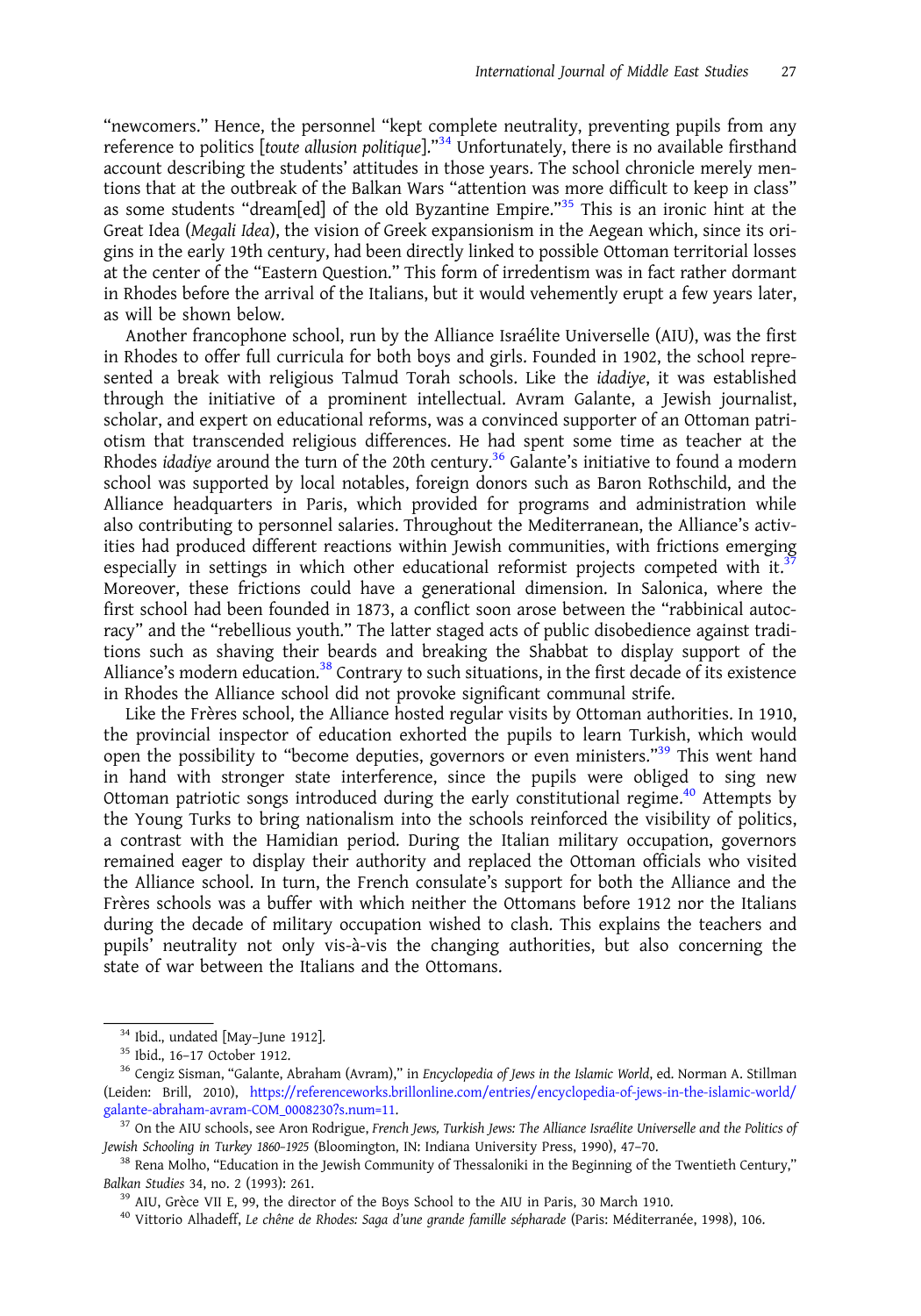The last secondary school founded prior to the Italian occupation was the Gymnasium Venetokleion. Minos Venetoklis, a Rhodian who had made a fortune in Alexandria, was the main sponsor of the institution, which was named after him and administered by the Orthodox community.<sup>41</sup> The laying of the school's cornerstone in 1909 involved intellectuals such as the lawyer Giorgios Georgiadis, who frequently used the Greek term patrida (fatherland) in a speech contrasting the "dark era" of the past with an "enlightened" future awaiting the entire community. $42$  A teleological interpretation linking education and patriotism as mere allegiance to Greek irredentism would be misleading.<sup>43</sup> The Greek-language newspaper Rodos (Rhodes, also founded in 1909) equally evoked patrida in discussing questions that linked the school management to the local Orthodox community and to broader Ottoman politics.<sup>44</sup> The Venetokleion thus provided students with an ambivalent notion of fatherland, which could be adapted to changing circumstances at the local and regional levels.

To sum up, the plural educational landscape in Rhodes reflected political tensions in Ottoman and Mediterranean politics. No school was purely local, and there was a coexistence of expatriate and foreign donors, Ottoman authorities and Western governments, and secular and religious institutions. These schools' personnel circulated in a broader space of experiences and ideas. Whereas, in some cases, this corresponded to the proximity of different social, religious, and linguistic categories of students at school, it also could foster notions of belonging more exclusively linked to the state or to the intersection between communal and national belonging. Overall, in the years before 1912, students experienced an atmosphere unthinkable for their parents' generation, in which Ottoman state authority but also outer references were increasingly tangible. The Italian occupation and the regional turmoil during the Ottoman twilight triggered student politicization, whose conditions of possibility lay in this precolonial history of educational polyphony in Rhodes.

#### Student Visions During World War I: Between the "Reins of the Fatherland" and a "Revolutionary Movement"

After the Treaty of Ouchy ended the Italo-Ottoman War in October 1912, the fate of the Aegean islands depended on the military operations that both countries were to carry out in accordance with their agreement. The treaty provided for Ottoman withdrawal from Tripolitania and Cyrenaica in exchange for Italian withdrawal from the islands, but the concomitant outbreak of the Balkan Wars and the resulting territorial uncertainties froze the treaty's implementation. Unstable sovereignties were a general feature of the region in those war years. Already in 1914, the British imposed a change of status of the Ottoman territories it had occupied in 1878 and 1882: Cyprus and Egypt became a colony and a protectorate, respectively. By contrast, the Dodecanese only underwent a shift from a "pawn occupation" (1912–15) to a proper "war occupation" after Italy declared war against the Ottoman Empire in August 1915.<sup>45</sup> Rhodes and its schools were outside the reach of significant operations during World War I. The absence of mass violence compared to other Aegean settings combined with nominal Ottoman sovereignty to hamper profound institutional

 $^{41}$  On Minos Venetoklis and his brother, see Platonos K. Kypriotou, I Venetokli kai to Venetokleion: I symvoli ton eis tin paideian tou ethnous. I zoi kai to ergon ton adelfon Dimitriou kai Minoos megalon euergeton (Athens: Stegi Grammaton kai Technon Dodekanisou, 1973).<br><sup>42</sup> I Katathesis tou themeliou lithou tou "Venetokleiou Gymnasiou" en Rodo. Genomeni ti 18i ianouariou 1909 (Athens:

Athinaiko Typografeio, 1909), 21-23.<br><sup>43</sup> The case of Rhodes is thus far from having nationalism as a "determining factor in community administration",

as highlighted with regard to other provinces by Selçuk Aksin Somel, "Christian Community Schools during the Ottoman Reform Period," in Late Ottoman Society: The Intellectual Legacy, ed. Elisabeth Özdalga (London: Routledge/<br>Curzon, 2005), 272.

<sup>&</sup>lt;sup>44</sup> See, for instance, "To koinotikon zitima," Rodos, 20 December 1909.<br><sup>45</sup> Luca Pignataro, *Il Dodecaneso italiano 1912-1947: I lineamenti giuridici, l'occupazione iniziale 1912-1922 (Chieti, Italy:* Solfanelli, 2011), 14–15.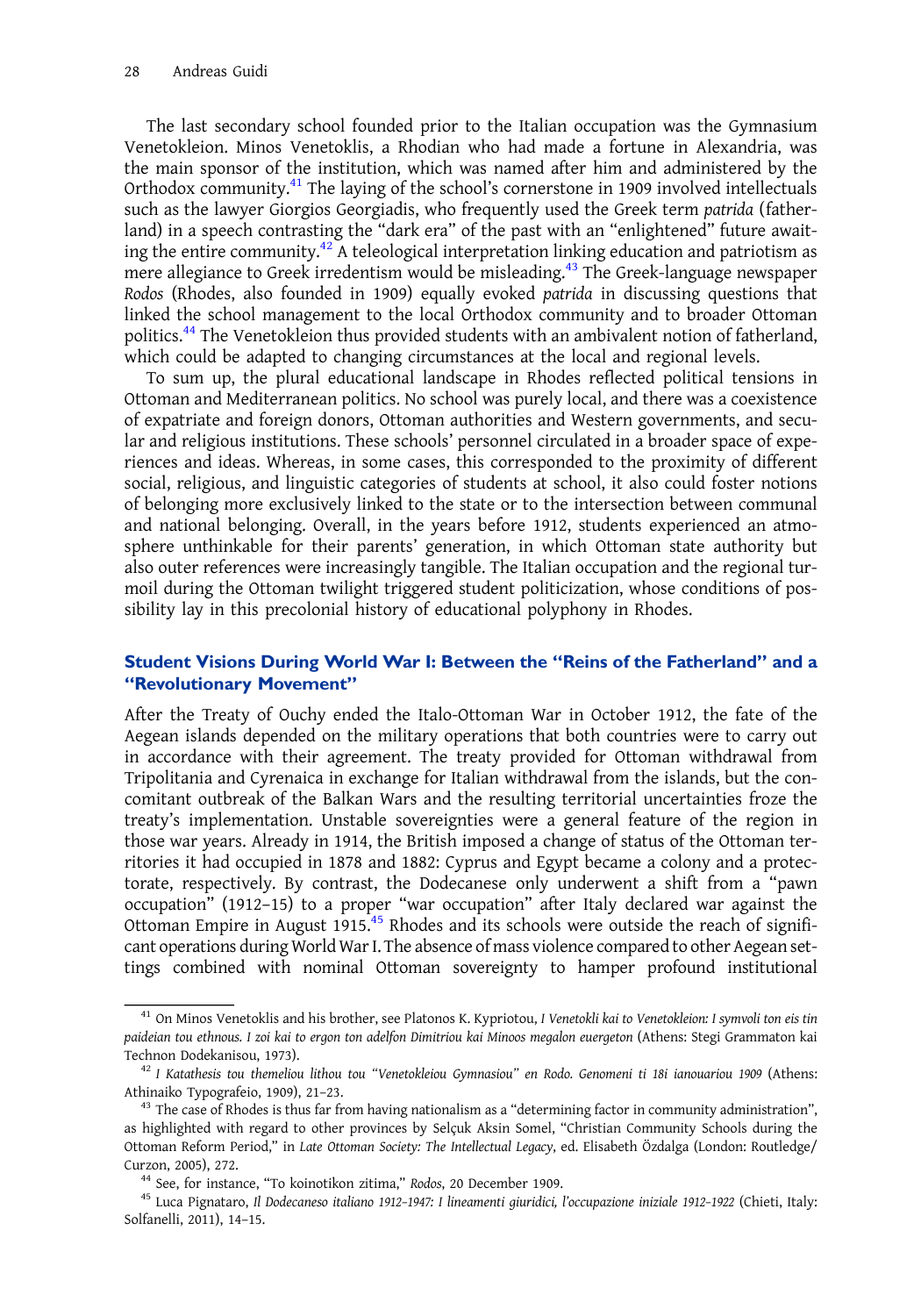transformations. Luca Pignataro has illustrated how military governors, exchanging views with ministers and experts, introduced classes in Italian at all school levels between 1912 and 1920.<sup>46</sup> This anticipated the foundation of proper "Italian schools" for both sexes in the early 1920s. Valerie McGuire pointed to the broader scopes that linked the management of education under military occupation with promoting Italy's image as an imperial and Mediterranean power rivaling Britain and France.<sup>47</sup> What is marginal in these accounts, however, is a perspective situating Italian governance next to concurrent visions emerging on the ground. If we frame Italian occupation as post-Ottoman history, namely against the backdrop of an Ottoman province in the whirlwind of the war, local students appear as mouthpieces of competing expectations.

February 1915 marked the beginning of the Gallipoli campaign, in which the Entente aimed at a breakthrough at the Dardanelles. The operation lasted nine months and ended with the Ottomans forcing the British and French troops to withdraw. The March issue of the Ottoman magazine Ceride-yi İlmiye (Scientific Journal) displayed a list of Rhodes-based donors of war aid (iane-yi harbiye) for the Ottoman army. The idadiye students "under the guidance (delaletiyle) of the vice-director of education Mehmet Kadri" collected the sum of 75.52 Fr, a substantial amount considering that, among those who donated in the French currency, only one wealthy notable surpassed it.<sup>48</sup> Such student initiatives were seen elsewhere in the empire, although the Italian occupation of Rhodes makes the notion of a "home front" problematic, since most of the students' families were not involved in fighting. Moreover, behind this act of loyalty highlighted by the Ottoman press, the situation at the idadiye had been tense during the previous months.

The religious judge (qadi) of Rhodes, who was put in charge of educational matters by the Italian authorities after 1912, had fired one of the teachers, Ahmet Tevfik, who in turn accused a colleague named Kenan Efendi, of "pederasty." When the school launched an internal investigation, Kenan responded by denying that any improper relations had occurred. Yet his account also reveals that proximity between teachers and students could occur outside school, and that this could easily be misinterpreted:

One day, I saw the seventh-grader, Ziya Efendi, son of Mehmet Ali Efendi, at the coffeehouse. . . . I invited him to come to my house to discuss the question of how to solve his difficulties [in finding the motivation not to drop out of school], together with Hassan Efendi [the chief janitor], who visits me in the evening. . . . Ziya came with the sixth-grader Mehmed Galip Efendi and . . . we told him to come in as a matter of courtesy. . . . A third evening Ziya again came with Mehmet, and after half an hour Mahir, son of Şevket, also [arrived]. . . . Not judging it appropriate to send them away, but in order to avoid these visits, Hassan and I decided to go to the market in the evening, and since then no [further] meetings have taken place.<sup>49</sup>

Kenan asserted that his accuser, Ahmet Tevfik, had stirred the students against the school administration. He also claimed that the students "held meetings in coffeehouses and other gatherings to make propaganda" against him, referring to the suspicions of sexual encounters that had occurred some months earlier.<sup>50</sup>

One day after Kenan signed this attestation, students from the fifth, sixth, and seventh grades submitted a complaint to the investigating commission regarding maladministration

 $46$  Ibid., 192–222.<br><sup>47</sup> Valerie McGuire, "An Imperial Education for Times of Transition: Italian Conquest, Occupation and Civil Administration of the Southeast Aegean, 1912–23," in Italy in the Era of the Great War, ed. Vanda Wilcox (Leiden: Brill, 2018), 145–63.<br><sup>48</sup> "Rodos ahali-i hammiyet-mendani tarafindan iane-yi harbiyeye iştirak eden zevatın isamılarıla mikdar-i iane-

lerini mubin defterdir," *Ceride-yi İlmiye 2*, 1915.<br><sup>49</sup> GAK DOD, Italikis Dioikisis Dodekanisou (hereafter IDD), 1915-1917 6p 39p, letter by Kjanan (Kenan) Efendi, 2

February 1915.<br><sup>50</sup> Ibid.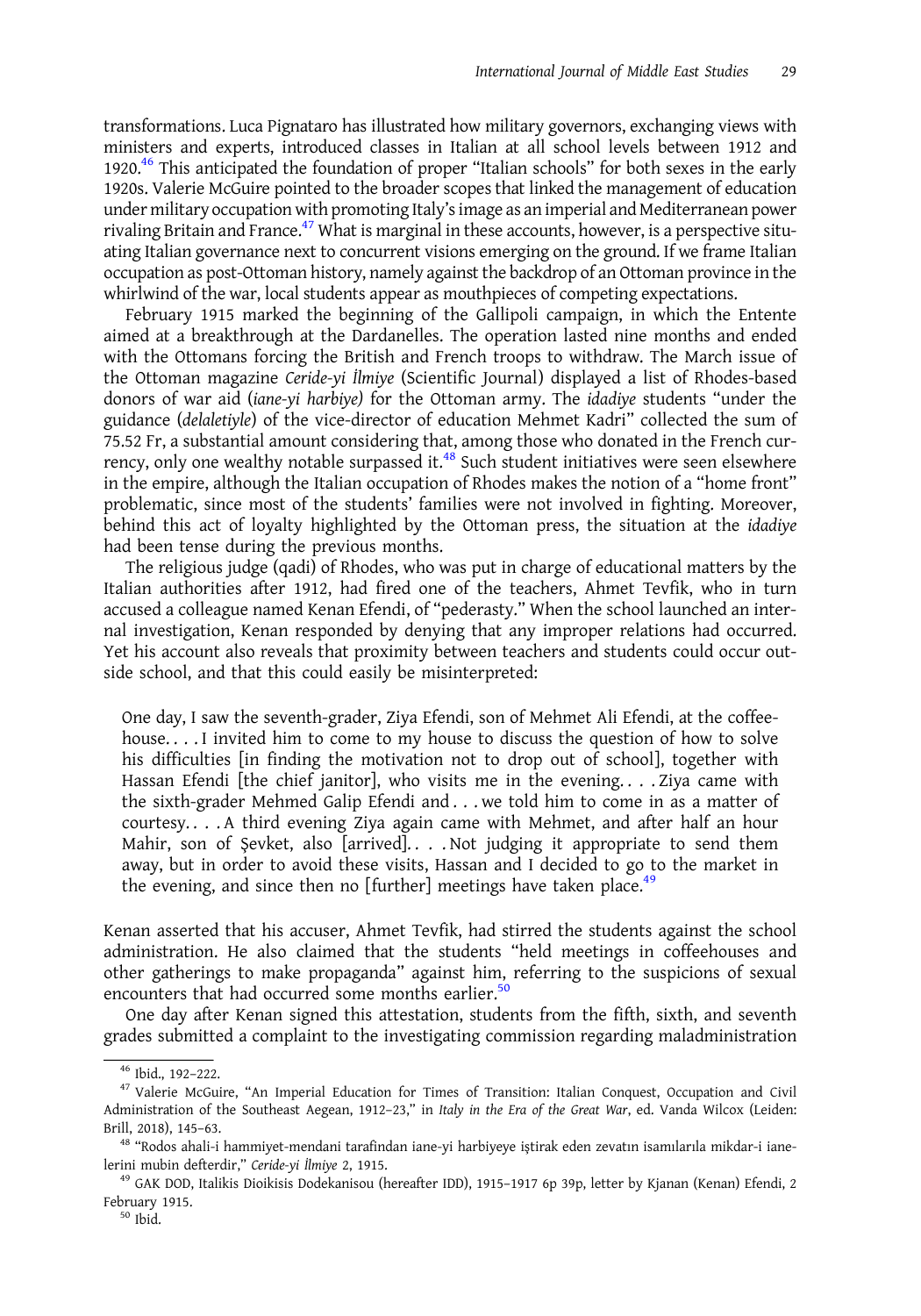at school. They condemned the favoritism in the appointment of professors by the headmaster Mehmet Kadri (the war aid donation's organizer), whom they accused of embellishing his house with maps and furniture purchased with the school's budget. Nor was Kenan spared the students' wrath. In their view, Kenan had been appointed as mathematics professor although he "had never studied it" and "he is well known as an immoral person." The same reproach concerned the janitor Hassan who taught gymnastics although he "completely ignores the subject" and even tried to sexually abuse children when they were in his custody for detention punishment. Kenan and Hassan, who were additionally in charge of history and geography classes during the vacancy of qualified teachers, not only invited pupils home, but also "stalked them day and night until gossip reached the student body and the local population." In general, the students denounced being treated like culprits because of their complaints instead of being regarded as victims of maladministration. Concluding with a flourish, they regretted that Rhodes "has lived under the enemy occupation for three years" and that the school mismanagement "has provoked in us, who will draw the future reins of the Fatherland, a sense of rebellion and hatred" (vatanın atı-yi mukadderatını idare idecek olan biz talebelerde bunlara karşı bir hiss-i isyan ve nefret uyandırmış).<sup>51</sup>

Adult teachers likely played a role in this initiative. The students, however, addressed these issues as future leaders of the Ottoman body politic, which remained a masculine prerogative. Writing as peers aware of their rights and the older generation's duties, they pointed to the entanglement of masculine morality, discipline, and politics. These students openly confronted the school authorities, which punished them by awarding zero instead of eight credits for conduct at the end of the school year. The Italian authorities reexamined the case and interpreted it as a friction between local "Old Turks" and "Young Turks" competing for appointments within the community, since military occupation granted them more autonomy from Istanbul. The police claimed to be "not concerned" by these rivalries. Still, they suggested creating an Italian commission to restore the "regular functioning of the schools" and "the parents' trust" to prevent problems for "public order and security." State authority took advantage of this "necessity" to control schools through permanent supervision, also proposing mandatory Italian language classes in all local schools.<sup>52</sup> An episode of school unrest could thus reverberate on different levels, revealing factionalism within the community that, in turn, reflected political tensions within the Ottoman Empire. This contributed to linking the pupils' activism to fears of negative consequences for public order among the Italian rulers, which in turn accelerated the latter's unmaking of Ottoman authority on the ground.

Shortly after the idadiye incident, in May 1916, Italian authorities banned on the island of Karpathos local Muslims who were alleged members of the Committee of Union and Progress. The military governor feared that allegiance to the ruling party in the Ottoman Empire might destabilize the Italian occupation, although nothing else is known about these Muslims' political inclinations at a time when the Committee employed dictatorial repression and genocidal violence within the Ottoman Empire's borders.<sup>53</sup> More than ideology, the military occupation interpreted politics primarily in territorial terms. This is why, after the outbreak of the Balkan Wars, the Italian governors focused their attention on another menace, Greek irredentism. In fact, the demands for enosis, union with Greece, were not necessarily anti-Italian. Orthodox activists hoped that the occupation would end soon and promoted *enosis* to the authorities as the Italians' benevolent duty.<sup>54</sup> After the Armistice of Mudros accelerated the end of the First World War in October 1918, the

<sup>&</sup>lt;sup>51</sup> Ibid., petition signed by thirteen students, 21 February 1915.<br><sup>52</sup> Ibid., note by the Carabinieri, 27 January 1916.<br><sup>53</sup> Archivio Storico Diplomatico del Ministero degli Affari Esteri (ASDMAE), Gabinetto 1915-1918, Sonnino, 15 August 1917; Sonnino to Elia, 27 September 1917; undated note by Manzoni.<br><sup>54</sup> This occurred most famously at a congress on Patmos in 1912, with "delegates" of the islands addressing "ben-

efactress" Italy. See ASDMAE, Affari Politici (hereafter AAPP) 1891–1916, 154, Carlotti to Sangiuliano, 24 June 1912.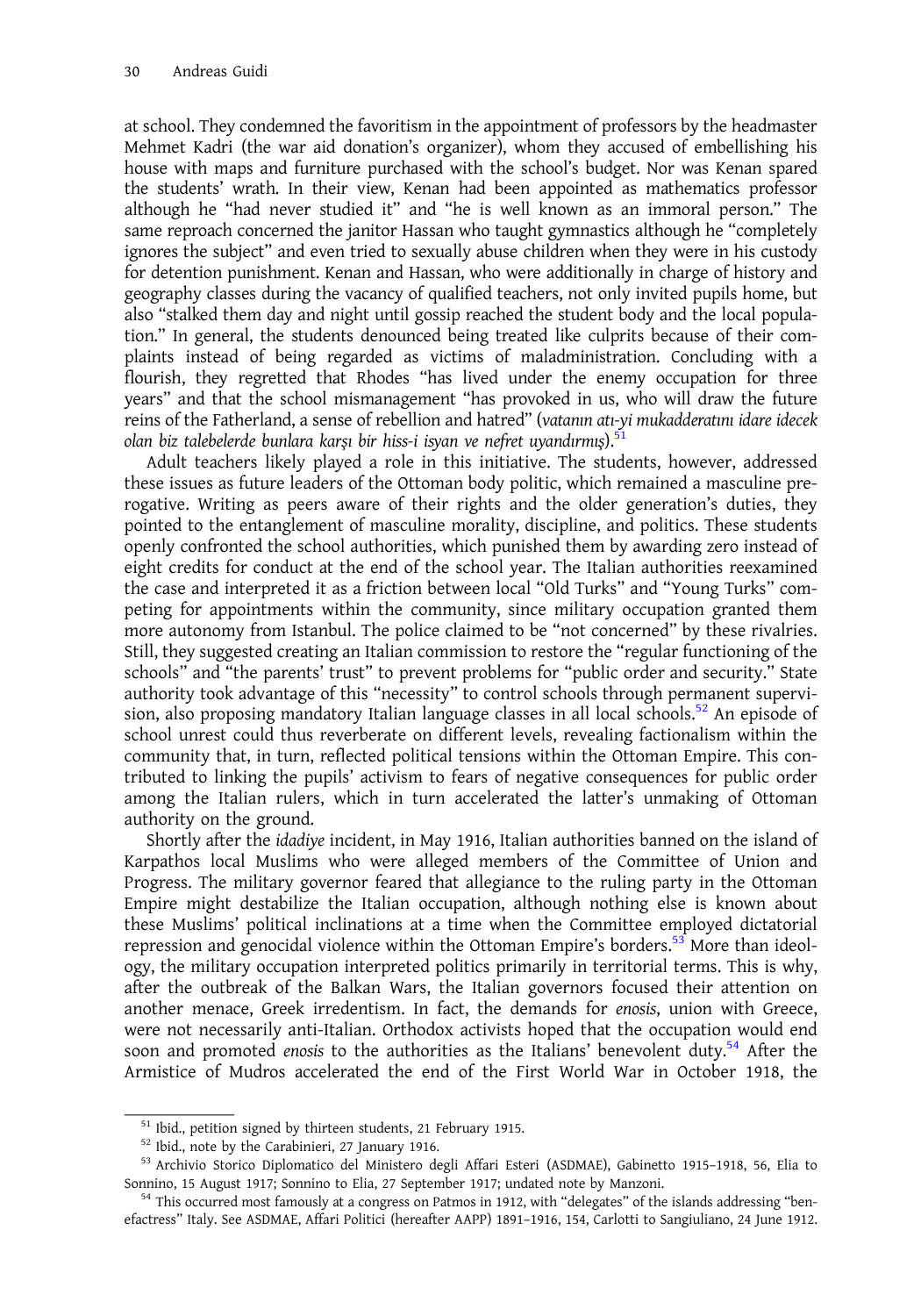"Dodecanese question" reemerged. As the Allies negotiated in Versailles, Orthodox Dodecanesian intellectuals based in Europe wrote pamphlets and petitions demanding the recognition of Greek primacy and of self-determination for the islands.<sup>55</sup> Italian diplomats discussed with the Greek government the eventuality of ceding the Dodecanese (except for Rhodes) to Athens. The resulting Tittoni–Venizelos agreement, which also included the unrealistic condition of British withdrawal from Cyprus, was suspended and eventually renounced by Rome in 1922. The break in diplomatic experiments coincided with the Greek defeat at the hands of Mustafa Kemal's troops in Anatolia.<sup>56</sup> During this instability, the strategic value of the southern Aegean had been reinforced, and Italian withdrawal appeared as less likely. The islands even served as an outpost for Italy's occupation of southwestern Anatolia between 1919 and 1922.<sup>57</sup>

Students in Rhodes did not remain idle during this period of instability and uncertainty regarding the island's future. In February 1919, unrest broke out at the Venetokleion. Giorgios Katsouris, a member of the communal educational institution called Eforia, complained that his son had been suspended from school "without a serious reason, only for a remark toward the gymnastic teacher."<sup>58</sup> Supported by Bishop Apostolos, Katsouris pressured the Venetokleion's headmaster, who stood by the punishment. The headmaster paid a price for his inflexibility. He was summoned to the bishop's office, where he was dismissed from his position and even beaten up by Katsouris. Fearing that the situation could degenerate, the Italian authorities increased the presence of the Carabinieri (their colonial police) in town and ordered them to remain neutral. $^{59}$  Indeed, the situation escalated when students rallied at the headmaster's house in support of him, and then proceeded to the Greek consulate to voice their rage against Katsouris and Apostolos. Other students occupied the gymnasium until the negotiations at Eforia ended in their favor: Katsouris was dismissed from the council and the headmaster was reinstated. $60$ 

The Italian police restrained from violence and observed that students shouted slogans supporting Italy. However, unrest at the gymnasium did not calm down. A few weeks later, a manifesto entitled "Resolution of the Greek Student-Youth of Rhodes" (Psifisma tis mathitiotis Ellinikis neotitos Rodou) was circulated in town. Writing "in the name of the Holy Trinity," the signatories claimed that all "Greek Student-Youth" were paying close attention to the peace conference that would determine the future of the Dodecanese. They lamented the "obscure" (skoteia), "devious" (ipoula), and "sinister" (katachthonia) means by which the Italians sought to "change the very Hellenic spirit" (Ellinikotatou fronimatos) of the population. The resolution, drafted at the Venetokleion, was signed by twelve students of ages between sixteen and twenty.<sup>61</sup> Nonetheless, it was intended as a broader claim of a collectivity defined along ethnic (Greek), social (students), and age (youth) criteria:

- 1) [The Greek student-youth] has declared the union of the very Hellenic island of Rhodes with our sweetest Mother Greece.
- 2) It firmly declares that it will not accept any other solution with regard to the fate of the very Hellenic and glorious island of Rhodes, as well as the other eleven islands [currently] in the same condition of suffering.

<sup>&</sup>lt;sup>55</sup> Executive Committee of the Dodecanesians, White Book: The Dodecanese; Resolutions and Documents Concerning the Dodecanese 1912–1919, comp. Skevos Zervos and Paris Roussos (London: A. Page, 1920).<br><sup>56</sup> Maria Grazia Melchionni, "Accordi italo: greci a Parigi (1919–1920)," Rivista di studi politici internazionali 48, no. 3

<sup>(1981): 465–80.&</sup>lt;br><sup>57</sup> Marta Petricioli, L'Italia in Asia Minore: Equilibrio mediterraneo e ambizioni imperialiste alla vigilia della Prima Guerra

Mondiale (Florence: Sansoni, 1983), 213-39.<br><sup>58</sup> Archeio Ieras Mitropolis Rodou (hereafter AIMR), "Praktika Eforias 1914-1922," Minutes of 22 February 1919.<br><sup>59</sup> GAK DOD, IDD, 1920 10 11, report by the Carabinieri, 25 Febr

February 1919; AIMR, "Praktika Eforias 1914–1922," Minutes of 6 March 1919.<br><sup>61</sup> Their ages appear in the school's rosters; Archeio Venetokleiou, "Genikos elegchos," from 1916–17 to 1944–45.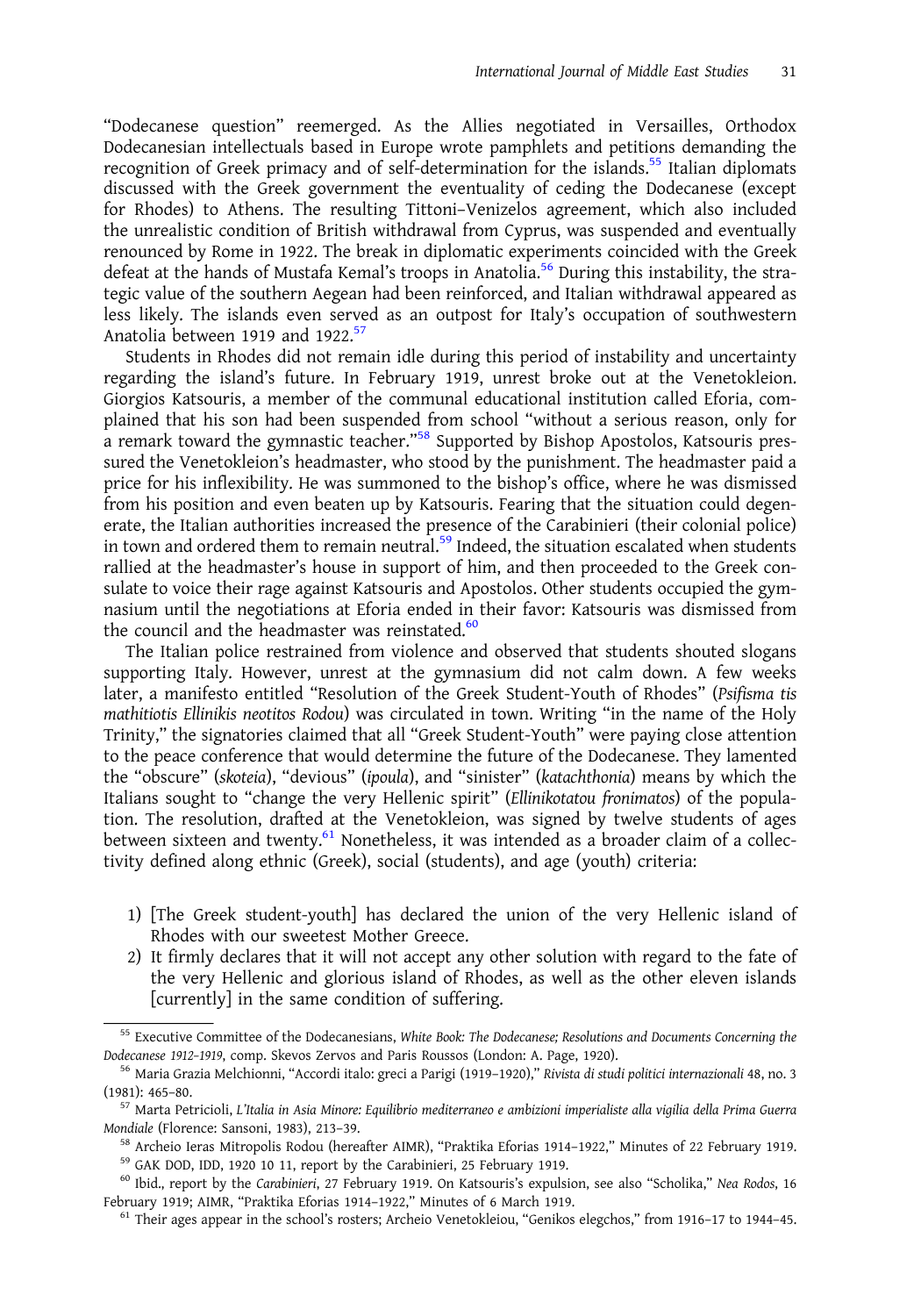- 3) It strongly protests against Italy's attitude as well as its unexpected and arrogant pretensions.
- 4) It declares that, in case of a condemnation sentence [leading to Italian sovereign annexation], it will lead the general revolutionary movement of the people that is being prepared spontaneously and resolutely, and that it will turn this beautiful island into ashes and ruins. . . .
- 5) It sends one last but very warm prayer that the ardent, centuries long, and rightful claims of the entire population of the Dodecanese be recognized and protected. . . . On behalf of more than four hundred students,

The Delegates. $62$ 

This resolution remained an ephemeral manifestation. Those involved did not display significant political activism in later years, although this also applies to many adult initiatives in the global aftermath of World War I. Also, the claim to represent all students was a clear case of hyperbole. The younger Katsouris, whose punishment had sparked the incident that galvanized the students only a few weeks earlier, also signed onto the list. Yet, despite the differing positions claimed at the Venetokleion, the school occupation and the resolution can be described as the first student unrest that shook the Orthodox community, which found itself in a particularly delicate position at this moment.

Like their peers at the idadiye, the Venetokleion students reacted to a disciplinary measure with their own interpretation of patriotism. The complaints about school maladministration and against notables resembled each other. However, as the geopolitical situation evolved between 1915 and 1919, school pupils adapted their demands to address regional politics and the war's victorious powers. Whereas the idadiye students emphasized their role as future leaders of the Ottoman fatherland, their Venetokleion counterparts first attacked communal authorities and then produced an echo of the Wilsonian moment, evoking a revolutionary movement. Some Muslim and Orthodox students were forcibly disappointed by the impossibility of an Ottoman return to Rhodes or by the missed chance of annexation by Greece. As the Ottoman political institutions were succumbing to the Allies' partition plans and the rise of Mustafa Kemal's nationalist troops, Greece was still torn by the wartime schism between supporters of King Constantine and those of Prime Minister Venizelos. Yet the students in Rhodes made it clear to the Italian authorities that schools were not simply institutions to be administered through the bureaucracy. They were sites of confrontation from which challenges to colonial sovereignty might emerge through the resonance of regional politics. To avoid risks of disorder, the state had to surveil and penetrate schools. In this regard, fascist colonialism would adopt a strategy already initiated by the Young Turks. Assuring that schools praised the glory of Italy and fascism would be as essential for the former as praising the empire's territorial integrity and its constitution had been for the latter.

### Of Badges and Berets: Student Engagement with Fascism

At the idadiye and the Venetokleion alike, the Italian authorities at first interpreted unrest as related to communal affairs. The elders allegedly instigated and manipulated the youth. Following the Treaty of Lausanne, Governor Lago viewed the reform of schools as a priority, to increase state control of these elders and, through them, of young colonial subjects. Although internationally recognized sovereignty assured this possibility, the governor was aware that changes had to be balanced with continuity to enhance his rule's stability. For instance, the Frères school kept its Catholic instructors, as the Alliance schools kept their

 $62$  I found two copies of this manifesto. One followed by a French translation is dated 16 April 1919 (Centre des Archives Diplomatiques de Nantes, 569 PO, 1 6). The other is dated 23 April 1919 (GAK DOD, Archeio Dimagerontias Symis, MUN 16 0 F 06).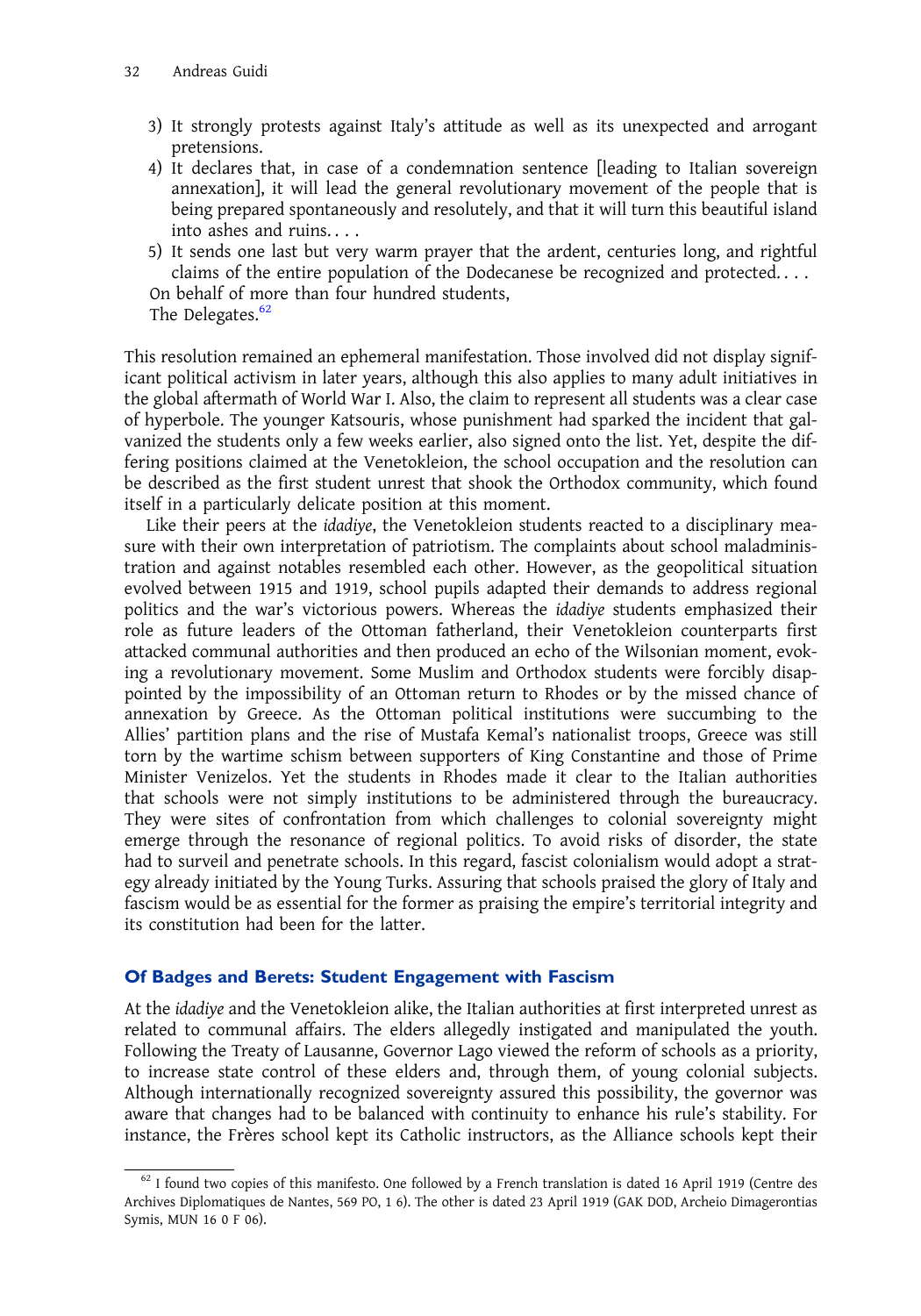Jewish teachers and as well remained under the administration of the Jewish community. However, Lago Italianized their personnel and programs. This was mostly aimed at challenging France, Italy's imperial rival in the post-Ottoman Mediterranean when it came to influence on Jewish and Catholic communities. By redefining the educational infrastructure in the Possedimento, the governor also aimed to determine the territory's place within the Italian imperial space. Schools in Rhodes arguably reflected a lesser degree of structural racism than Italy's African colonies, yet this did not erase the difference between metropolitan and indigenous categories. $63$  The 1925 local school reform underlined the freedom assigned to confessional communities to develop programs and appoint teachers. A new institution, the Superintendence of Public Education (Sovraintendenza alla Pubblica Istruzione), would verify that all diplomas were issued through an exam at the new Italian Royal School (Regio Istituto), that Italian was taught in all schools, but also that Greek and Turkish were taught at the Italian secondary schools.<sup>64</sup> Moreover, although girls already had access to secondary education at communal schools, Lago institutionalized female education as a branch of the Regio Istituto, where instruction was assured to be by a mix of religious and civil teachers.<sup>6</sup>

The reform also exploited the relative tranquility of Aegean geopolitics in the mid-1920s. Greece was still recovering from the shock of its Anatolian catastrophe, and the newborn republican Turkey navigated a phase of political fragility. In this sense, the "autonomy" assigned to the Orthodox and the Muslim communities aimed to sever their ties with foreign governments and donors at a favorable moment. Nevertheless, the youth moving abroad for secondary and even higher education and then returning to Rhodes remained a thorn in Lago's side. Although he could not totally prevent this mobility, establishing that an Italian state exam was necessary to attain some of the most remunerative and prestigious professions was another means of discouraging youth from pursuing their education abroad. Given the Italian authorities' perception that local Muslims generally had a more favorable stance toward Italian rule on the Aegean islands, the Muslim community's school was not considered as dangerous as the Orthodox gymnasium. Still, in the early 1930s Lago's anxiety about student mobility led him to pressure Muslim communal leaders. They were to dissuade Muslim families from sending their children to Turkey, where they would have been exposed to a Kemalist politicization not compatible with fascist colonialism.<sup>66</sup> In sum, Lago's reform did not simply recreate or erase the Ottoman multilayered educational landscape. Rather, it was an ambivalent claim of preserving communal autonomy with a conciliatory attitude of noninterference with local notables. At the same time, it was a precondition to transforming and domesticating these communities, to bring them under Lago's control and away from extraterritorial influence.

Within this double dynamic, the governor faced the question of how to integrate the colonial population into Italian institutions, including the National Fascist Party. He emphasized that Italy's goals in the Dodecanese could not be achieved overnight. In 1929, answering a query about the Dodecanesians' right to become members of Mussolini's party—inaccessible to adult colonial subjects without full citizenship—Lago deemed the time unripe and invoked a future "new generation" of "good fascists" breaking with the "amorphous" past and the

<sup>&</sup>lt;sup>63</sup> Matteo Pretelli, "Education in the Italian Colonies during the Interwar Period," Modern Italy 16, no. 3 (2011): 275-93.<br><sup>64</sup> "L'ordinamento scolastico," *Il Messaggero di Rodi*, 5 January 1926.

<sup>&</sup>lt;sup>65</sup> Kladaki-Menemenli and Timotheos, Istoria, 194-212. Female students do not appear in accounts of unrest, although their educational trajectories were similarly surveilled. In 1935, the police urged the government to replace two young female teachers at the Orthodox school Kazulleion because they had studied in Athens and their fathers were considered not loyal. GAK DOD Reali Carabinieri (hereafter RRCC) 1932 20 PS 1, note by the Carabinieri, 23 July

<sup>&</sup>lt;sup>66</sup> ASDMAE AAPP 1919-1930 992, Lago to the Italian Ministry of Foreign Affairs, 2 June 1928. On Lago's pressure on the Muslim community: Başbakanlık Cumhuriyet Arşivi Muamelat Genel Müdürlüğü 30/10/0/0 237/604/23, Turkish consul of Rhodes to Turkey's foreign minister, 11 August 1934.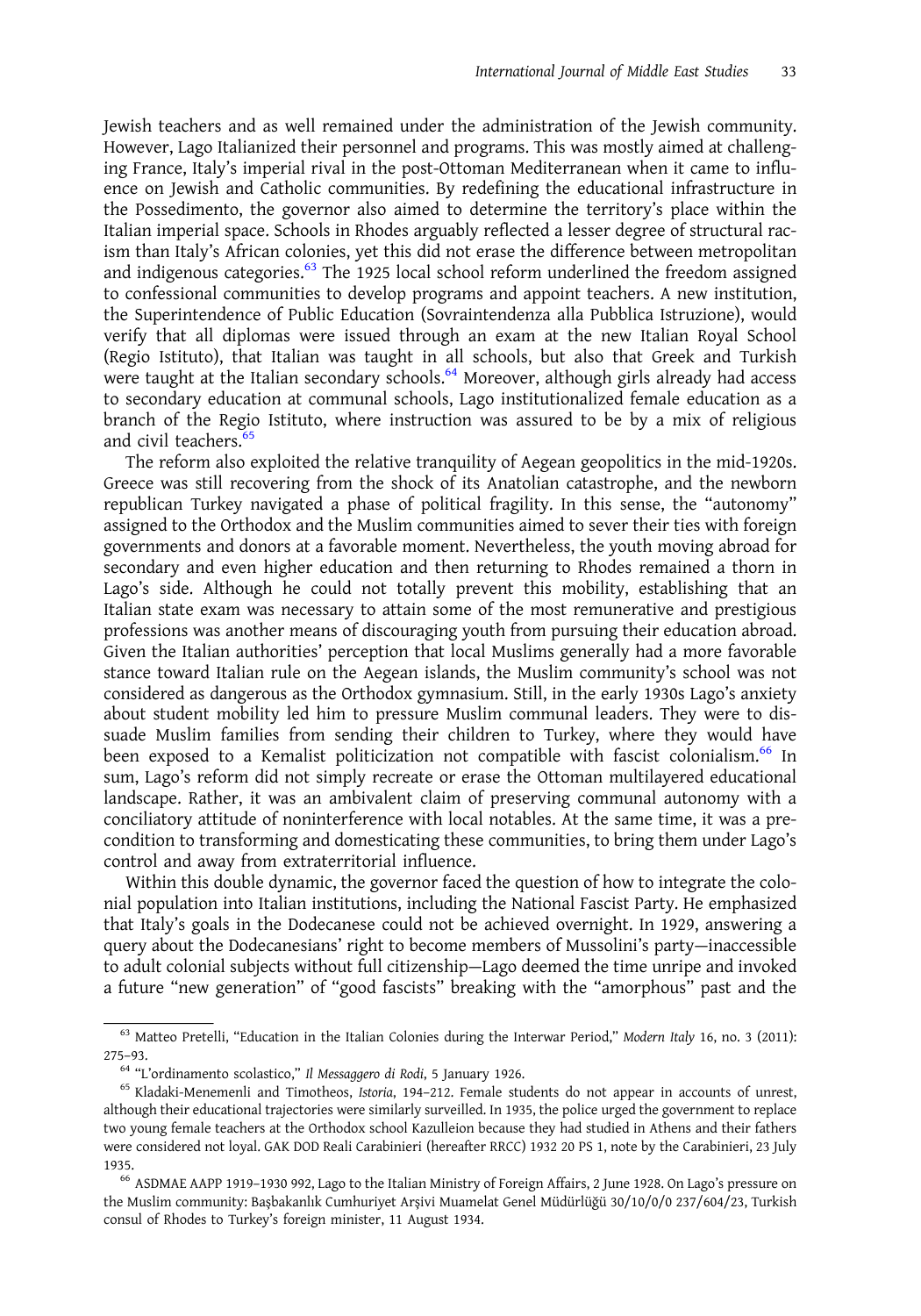"secret pride of race and religion" which characterized the confessionally fragmented population. $\frac{67}{ }$  Youth, the pendant of this new generation, would validate fascist colonialism's transformative power. This strategy undoubtedly marked the mindset of many youth, although schools remained exposed to the circulation of alternative identifications. This is observable in two episodes of unrest in the mid-1930s related to the Jewish schools and the Venetokleion.

As colonial rule was concerned about foreign influence in Rhodes, it did not anticipate that politicization could emerge through contacts with metropolitan Italy itself. In the mid-1930s, a network of Italian Jewish teachers and intellectuals propagated Vladimir Jabotinsky's Revisionist Zionism. One of them, Renato Coen, had spent some months in Rhodes at the Jewish school, and a dozen Rhodian students visited cities like Milan where this circle was particularly active. This circulation of ideas between the colony and the metropolis changed the way the Jewish youth in Rhodes perceived their place within the fascist empire.

But what were the motives behind Revisionist Zionism's appeal in a fascist colonial setting like Rhodes? Since the late 1920s, Jabotinsky had flirted with Mussolini. Italy's support was instrumental to pressuring the British administration of Mandate Palestine, which Jabotinsky contested (hence "revisionist"), arguing for a Jewish nation–state. Moreover, Jabotinsky was fascinated by fascism's political mobilization and state doctrine, especially corporatism as an antidote to class struggle. The cult of youth was a key point of convergence, as Jabotinsky aimed to create loyal disciples for the Zionists' future state. Thus, in 1934, a naval academy in Civitavecchia, near Rome, opened under the auspices of the Revisionists' youth organization, Betar.<sup>68</sup> This proximity allowed Revisionist Zionism to be considered less insidious than foreign nationalism or even communism, at least at first sight.

Jabotinsky was aware that a group of Revisionists existed in Rhodes in late 1935.<sup>69</sup> Sympathy for previous currents of Zionism had emerged there in the aftermath of World War I but remained quite minimal. Compared to other (post-)Ottoman settings like Istanbul and Salonica, the community of Rhodes was not as polarized between partisans and opponents of Zionism in general.<sup>70</sup> However, the birth of a Revisionist faction took the Jewish elders and the Italian police by surprise. In 1936, the community's president Hizkia Franco attempted to address the Revisionist youth in a column for the local Ladino newspaper, El Boletin (The Bulletin). The police confiscated the article just before its publication to avoid a further fissure in the community. Franco had stated that:

This propaganda is directed by inexpert youth, who do not seek party members among mature and developed men, capable of assuming responsibility for their opinions, but among the neighborhood's youth, a prey likely to fall into the movement's net. They have nothing better to do than extend the movement among our school's pupils, whose lips still smell of their mother's milk. $71$ 

 $^{67}$  ASDMAE AAPP 1919–1930 992, Lago to Grandi, 29 October 1929.<br> $^{68}$  Alberto Bianco, "Les Sionistes Révisionnistes et l'Italie. Histoire d'une Amitié Très Discrète (1932–1938)," Bulletin Du Centre de Recherche Français à Jérusalem 13 (2003): 22–45; Vincenzo Pinto, "Between Imago and Res: The Revisionist-Zionist Movement's Relationship with Fascist Italy, 1922-1938," Israel Affairs 10, no. 3 (2004): 90-109.<br><sup>69</sup> Vladimir Jabotinsky and Isacco Sciaky, *Stato e libertà: Il carteggio Jabotinsky-Sciaky, 1924-1939*,

<sup>(</sup>Soveria Mannelli, Italy: Rubbettino, 2002), 97-101.<br><sup>70</sup> Esther Benbassa and Aron Rodrigue, Sephardi Jewry: A History of the Judeo-Spanish Community, 14th-20th Centuries

<sup>(</sup>Berkeley, CA: University of California Press, 2000), 121–43. Salonica was affected by an increasing political rivalry. Jabotinsky had been well received during a visit in 1926, when he drew parallels between the Jewish community's self-administration and the Jewish state he envisioned; Devin E. Naar, Jewish Salonica: Between the Ottoman Empire and Modern Greece (Stanford, CA: Stanford University Press, 2016), 114–15. <sup>71</sup> GAK DOD, RRCC 1932 20 PS 2, translated article's draft, 12 May 1936.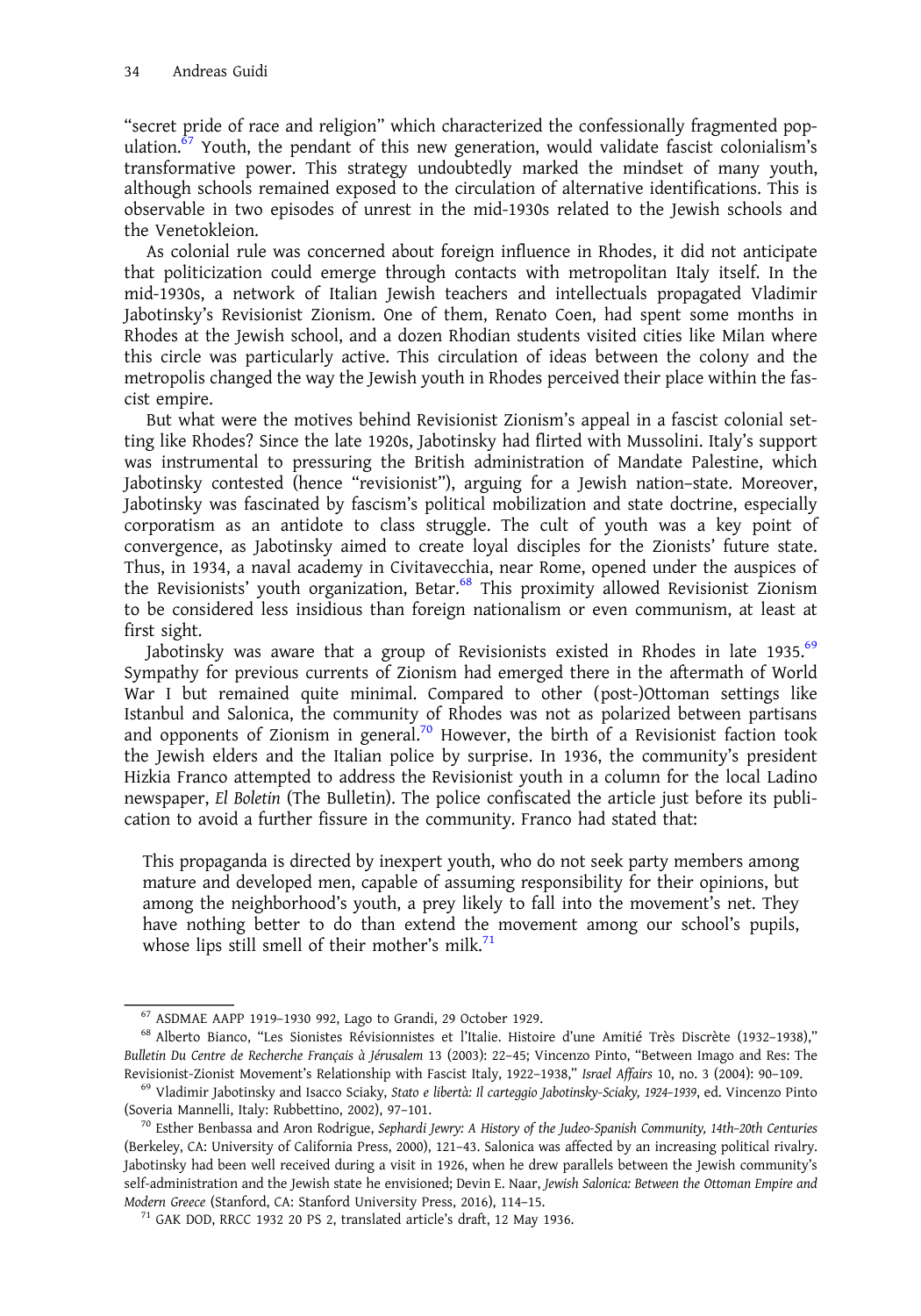This political agitation was described as only pertinent to youth, both as propagators and receptors. The leaders had already graduated, but several of their followers were still students at the local Jewish school. As early as November 1935, Mario Levi, the headmaster, sent Hizkia Franco a worried letter. He described third-grade students' reluctance after his "invitation" to restrain from wearing the Betar badge (distintivo) at school. All but two of them protested by writing on the blackboard that "the whole third grade is Betar." Levi claimed that he exerted "energetic efforts" toward "keeping the pupils away from political struggles" that "excite their minds with visions of things that they certainly are not ripe enough to comprehend." Unfortunately, he stressed, these students resisted his pressure based on "obedience" to their older fellow Revisionists. The younger ones, however, were not just passive recipients. One of them stood up in class and shouted: "This is not politics! It is fascism!"; another stated that "Revisionism is like fascism, it is even fascism itself," echoing Jabotinsky's followers in Rome.<sup>72</sup> The students justified their interpretation of fascism based on writings of intellectuals living in Italy who had a sound relationship with the regime. What worried the authorities was not the students' ideas, but their politicization tout court. It was seen as a mimicry of fascism, an excess of meaning and voluntary activism trespassing the limits accorded to colonial subjects.

Informed by Franco, the police seemed clueless about the relationship between Revisionism and fascism and asked their counterparts in Milan, Rome, and Florence for further information.<sup>73</sup> The authorities opted for an "admonition" of the fourteen youngsters identified as the leaders, but the movement did not fade out.<sup>74</sup> A few months later, one Revisionist argued with an Italian citizen and instructor of the youth section of the fascist party, to which colonial subjects had access until twenty-one years of age. The instructor scolded him, claiming that "fascism and Revisionism are not compatible and that he had to choose between belonging to the Italian or the Jewish party [sic]." Two former pupils of the Jewish schools contacted the National Fascist Party secretary and the head of the police with a detailed complaint. They reiterated the bonds between Jabotinsky and Mussolini and highlighted the sincere fascist attitude of many Italian Revisionists. They stressed that "Revisionism and fascism not only identify with each other in their ideology in general, but also in essential and precise elements in their political, social, and economic domain." <sup>75</sup> These debates revealed a complicated relationship between the Italian authorities and the community's president, Hizkia Franco. In June 1936, he was replaced by John Menashe, who immediately confiscated Betar badges and "goodheartedly" (bonariamente) repeated the admonition to discontinue activism.<sup>76</sup> Although badges continued to appear in the following days, the students' activism eventually died out over the course of that summer. In the end, although the students' agitation did not have serious consequences for what Italian rule considered public security, it highlighted the boundaries this rule posed to youth initiatives. Some Revisionists might well have changed their attitude when they abandoned their activism. Their leaders, however, did not comply with the authorities' repression. Like many coreligionists, they chose to emigrate to Congo to find a better life prospect. As late as April 1938, a few months before Italy introduced the infamous racial laws institutionalizing state anti-Semitism, the police in Rhodes got wind that Moise Roscio, one of the Revisionist leaders, continued his propaganda in the Belgian colony.<sup>77</sup> Although no further information on his case is available from Italian sources, the persistence of this type of activism further complicates the picture of the relationship between fascist Italy, which had growing interests

<sup>72</sup> GAK DOD, RRCC 1935 1 1 260, Levi to Franco, 29 November 1935; Daniel Kupfert Heller, Jabotinsky's Children: Polish Jews and the Rise of Right-Wing Zionism (Princeton, NJ: Princeton University Press, 2017), 71.<br><sup>73</sup> GAK DOD, RRCC 1935 1 1 260, the Carabinieri of Rhodes to the Carabinieri in Rome, 30 November 1935; the

Carabinieri of Rhodes to the Carabinieri in Florence, 2 June 1936.<br><sup>74</sup> Ibid., note by the Carabinieri, 6 December 1935.<br><sup>75</sup> Ibid., Roscio and Franco to Chiorando and Grassini, 1 June 1936.<br><sup>76</sup> Ibid., notes by the Carabi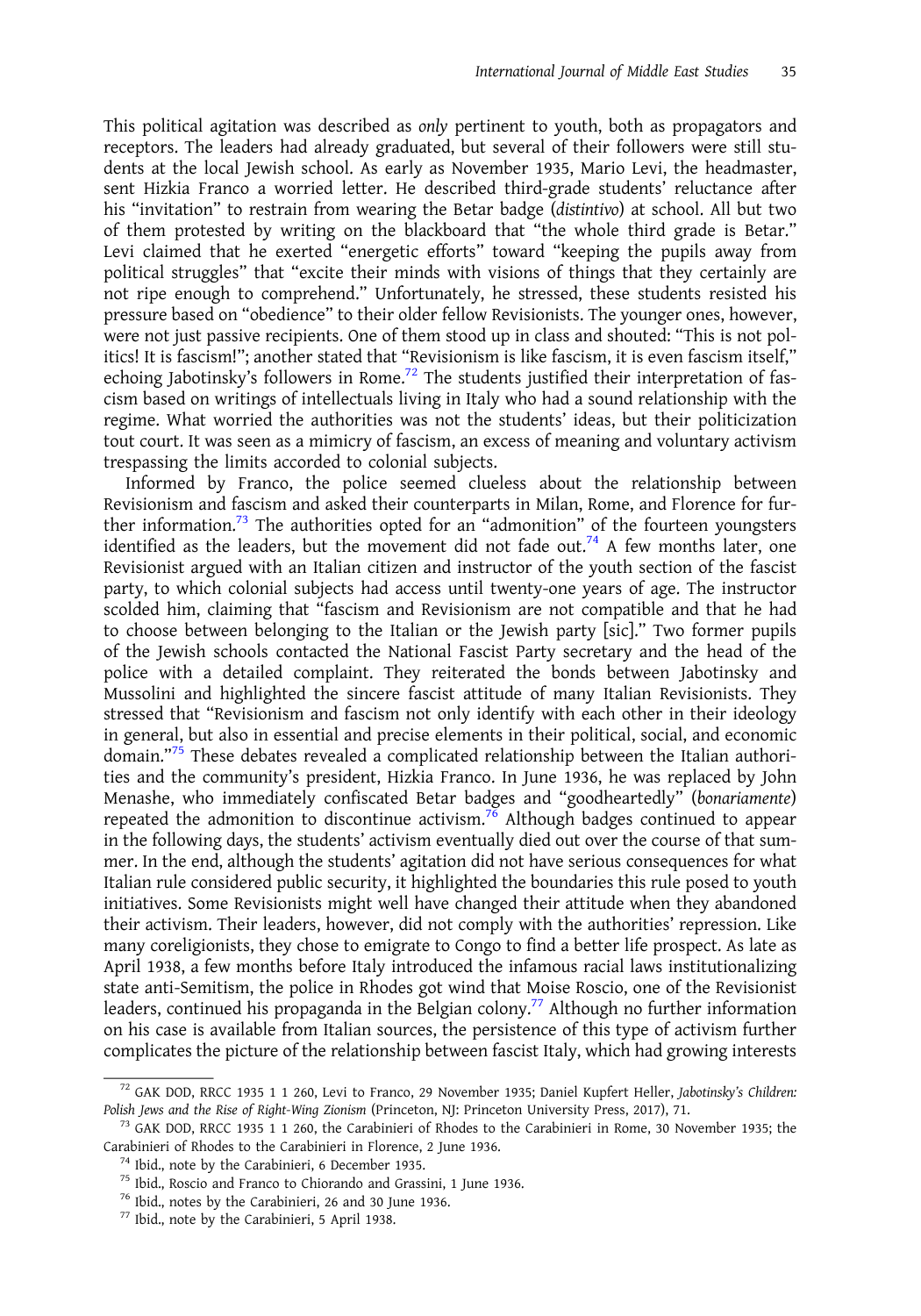

Figure 1. A group of Jewish students from Rhodes, 1935 or 1936. The second from the left is Elie Levi, who was among the leaders of the Revisionist Zionist movement in 1935–36. The dark berets that four of them wear most likely relate to the Betar youth organization, although no badge is visible in the picture. Like Moise Roscio, Elie Levi left Rhodes for the Belgian Congo in 1936. Photo courtesy of Benjamin Levy.

in central Africa after the invasion of Ethiopia, and the Rhodian Jewish communities in Congo and British Rhodesia. Although Anne Morelli has touched upon this issue as it related to loyalty to fascism and belonging as Italians, some of these Rhodian emigrants, especially the younger ones, elaborated their own political repertoire by looking beyond the one provided from above by Mussolini's regime (Fig. 1).<sup>78</sup>

The movement's disappearance coincided with Lago's departure from Rhodes. The memoirs of historians and witnesses alike consider his successor, De Vecchi, to have had a profoundly different character and mark his replacement of Lago as a turning point for Italian rule in the Dodecanese. De Vecchi had been among the earliest and most radical fascists, one

<sup>78</sup> Anne Morelli, "Les diplomates italiens en Belgique et la 'Question juive', 1938–1943," Bulletin de l'Institut Historique Belge de Rome 53–54 (1983): 357–407, here 365–68.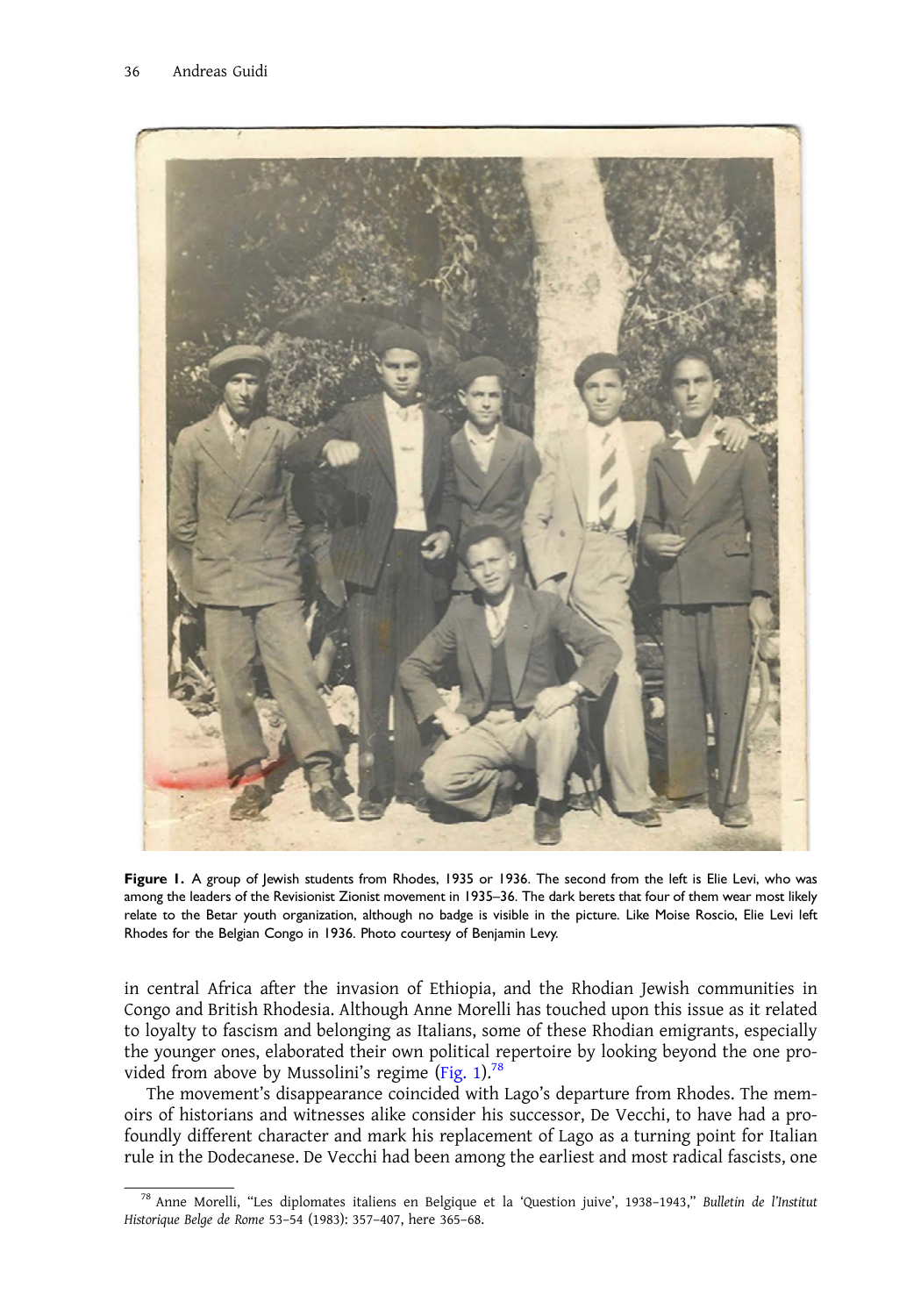of the four quadrumviri who led the March on Rome in 1922.<sup>79</sup> He surely had other views on colonial politics than Lago, who was an experienced diplomat. As Valerie McGuire argues, these two characters were complementary within a rule perceived by locals at times as Italian (i.e., modernizing and culturally affine), at times as fascist (i.e., oppressive and foreign).<sup>80</sup> Indeed, any rigid contraposition between the two marginalizes continuities in ruling and surveillance structures, as well as responses to bottom-up initiatives. A case of student unrest at the Venetokleion just a few months after De Vecchi replaced Lago reveals the persisting duress of colonial rule when facing youth politicization.

Within the Orthodox community, threats against the bishop Apostolos had continued after the school protest of 1919. Supporters of Greek nationalism considered him pro-Italian for his ambivalence vis-à-vis Lago's unrealized project of establishing an autocephalous Dodecanesian Orthodox church and breaking the clergy's bonds with the patriarchate of Constantinople. $81$  The Italian authorities also were suspicious of Apostolos due to his influence on the priests of minor villages and islands. Between November 1934 and January 1935, anonymous leaflets against him and the Venetokleion's headmaster appeared in Rhodes, and the police arrested a sixteen-year-old who confessed "his hatred against the metropolitan bishop." They considered it unlikely that the youngster had acted on his own and suspected manipulation by the youth's father, a Greek citizen whom they labeled as "absolutely against" Italian rule. The youth stated that he had acted with a partner who denied any outer influence. The two confessed to sending this anonymous message to the school principal:

Mr. Headmaster, traitor of Greece, I hope that you will not spend the holidays here and that you and your damn boss [probably Apostolos] will leave. But you will see what will happen to you if you do not leave quickly! $82$ 

Greece, allegedly "betrayed" by the headmaster, was undergoing political turmoil in 1936. On 4 August, General Ioannis Metaxas established a dictatorship in Athens that drew heavily from Italian fascism, including a massive effort to mobilize youth. In his first two years after seizing power, Metaxas underlined his friendly attitude toward Mussolini and avoided questioning Italy's legitimacy in the Dodecanese despite pressure from irredentist circles in Athens.<sup>83</sup> The dictatorship did not significantly influence Orthodox students in Rhodes. Their references to Greece were elaborated locally as well as through contacts with the Dodecanesian diaspora, especially in Egypt. Even more than the Venetoklis family mentioned earlier, the Kazoullis family maintained kinship, economic, and political bonds between Rhodes and Alexandria. Italian authorities were concerned about the Kazoullis's irredentist propaganda. The Alexandrian newspaper Dodekanisos, close to this family, claimed an anti-fascist and anti-colonial position but also avoided references to Metaxas's dictatorial nationalism.84

These local and transnational motives fostered the Orthodox youth's politicization in the spring of 1937. Shortly after his arrival, De Vecchi had banned the berets worn by Venetokleion students, which were considered a politicized symbol like the Betar badges.

<sup>&</sup>lt;sup>79</sup> The fascist regime used the ancient Roman term quadrumviri to designate and honor those who stood closest to Mussolini during the preparation of the March on Rome. Pictures from October 1922 display the future Duce surrounded by De Vecchi, Emilio de Bono, Italo Balbo, and Michele Bianchi. Although the four had different life trajectories, all but Bianchi held positions of primary importance in the Italian colonial administration.<br><sup>80</sup> McGuire, *Italy's Sea*, 196-97.<br><sup>81</sup> Cesare Marongiu Buonaiuti, *La politica religiosa del Fascismo nel Dodecaneso*

Contemporaine 36, no. 3 (1989): 438–49.<br><sup>84</sup> An editorial even decried Metaxas's "incomprehensible silence" regarding the Dodecanese question;

<sup>&</sup>quot;Epivalletai i epemvasis tis Ellados iper tou Dodekanisiakou Zitimatos," Dodekanisos, 18 October 1936.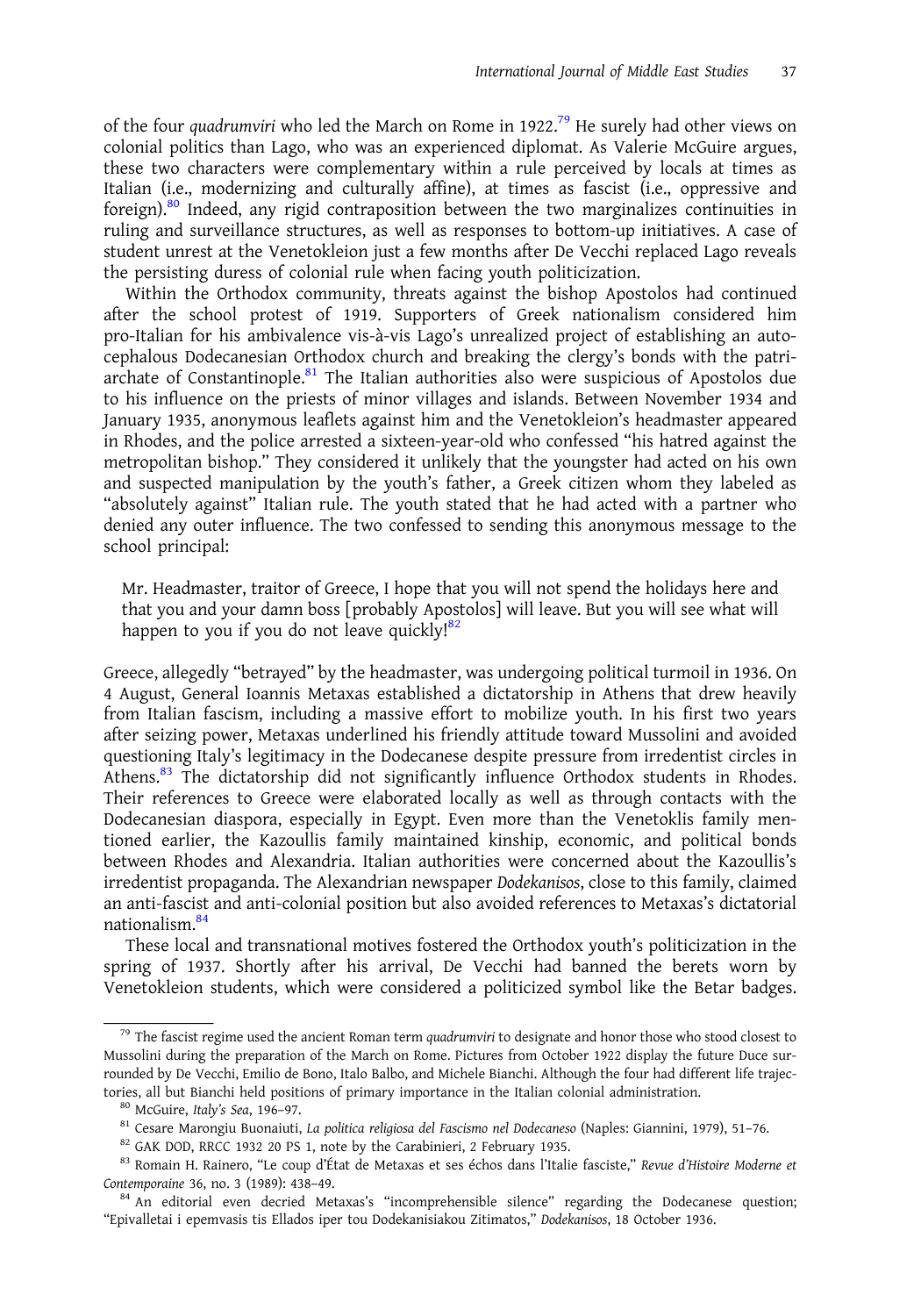The police reported in condescending language "scenes of fanaticism" with pupils "weeping and kissing" the berets when they gave them up. $85$  These berets were a symbol of the school and, equally, of a masculine collective of peers. The authorities made no explicit links with Greece, although they might have feared the students' identification with Metaxas's powerful National Youth Association (Ethniki Organosis Neolaias), the uniform of which featured blue berets for its members.<sup>86</sup> In the weeks preceding this ban, some members of the Orthodox community described by the police as "intellectuals" who were "soaked in irredentism" were anxious about De Vecchi's "penetration" in school affairs. The likely impossibility of receiving donations from abroad, most notably from Dodecanesians in Egypt, raised their doubts about the gymnasium's economic survival. $87$  The tension culminated a few days later, as the headmaster announced that, like their peers of other confessions and schools, all students would attend the fascist celebration of the Foundation of Rome (Natale di Roma) on 21 April. One student aged eighteen stood up and declared that he and his classmates would not take part in the ceremony and would instead go on strike. He also criticized the school principal by saying: "Mr. Headmaster, did you not always tell us that we are Greeks?" $^{88}$  Seeing no possibility to negotiate with the school authorities about this obligation, all fifth- and sixthgraders joined the strike and even "threatened the younger ones" should they not follow. The police admitted that the strike involved "the large majority of the students" and the Possedimento's director of education reported that "[The possibility of] any external or parental interference in the students' rebellious determination should be excluded, and such determination must have obtained a strong approval among some of the pupils."<sup>89</sup>

Although no local newspaper mentioned the strike, De Vecchi was furious and had the headmaster dismissed, seven pupils (briefly) arrested, and the three "leaders" among them expelled from all schools of the Dodecanese.<sup>90</sup> Although police sources do not refer to calls for enosis, this protest directly challenged fascist colonialism. It was an overt act of resistance against the National Fascist Party's increased control over local society in the 1930s. The students' malaise moved from anonymity to public actions precisely when the government accelerated its fascistization and Italianization. Under this pressure, the notion of patrida circulating at school since its foundation in 1909 became an anti-colonial identification. The authorities lashed back and pressured the new school board to have the pupils join the youth sections of the party. Despite such pressure, only seven of them did so, and the whole school was shut down that summer and reopened only in 1943. $91$ As mentioned above, the Fascist Party responded by urging military education and access to the party for colonial subjects two years later. Yet, under these circumstances, fascism would have bitten off more than it could chew.

#### Conclusion: Schools as a Dilemma for Fascist Colonialism

The outbreak of the Second World War further hampered any solution of the struggle between fascistized assimilation and the maintenance of colonial hierarchization. As late as 1944, seven years after the Venetokleion incident, Rhodes was governed by what remained of the local Italian administration. The rulers were loyal to the fascist Italian Social Republic, which depended on German military occupation in the north of the country; the Allies had started liberation of the south. This was an exception, as most territories of the Italian Empire had already slipped away from fascism's control following the first defeats

<sup>&</sup>lt;sup>85</sup> GAK DOD, RRCC 1932 20 PS 1, note by the Carabinieri, 30 March 1937. This source uses the term distintivo (badge), which suggests that a controversial symbol was pinned to the banned berets.<br><sup>86</sup> Marina Petrakis, *The Metaxas Myth: Dictatorship and Propaganda in Greece* (London: I. B. Tauris, 2011), 82–85.<br><sup>87</sup> GAK DOD RRCC 19